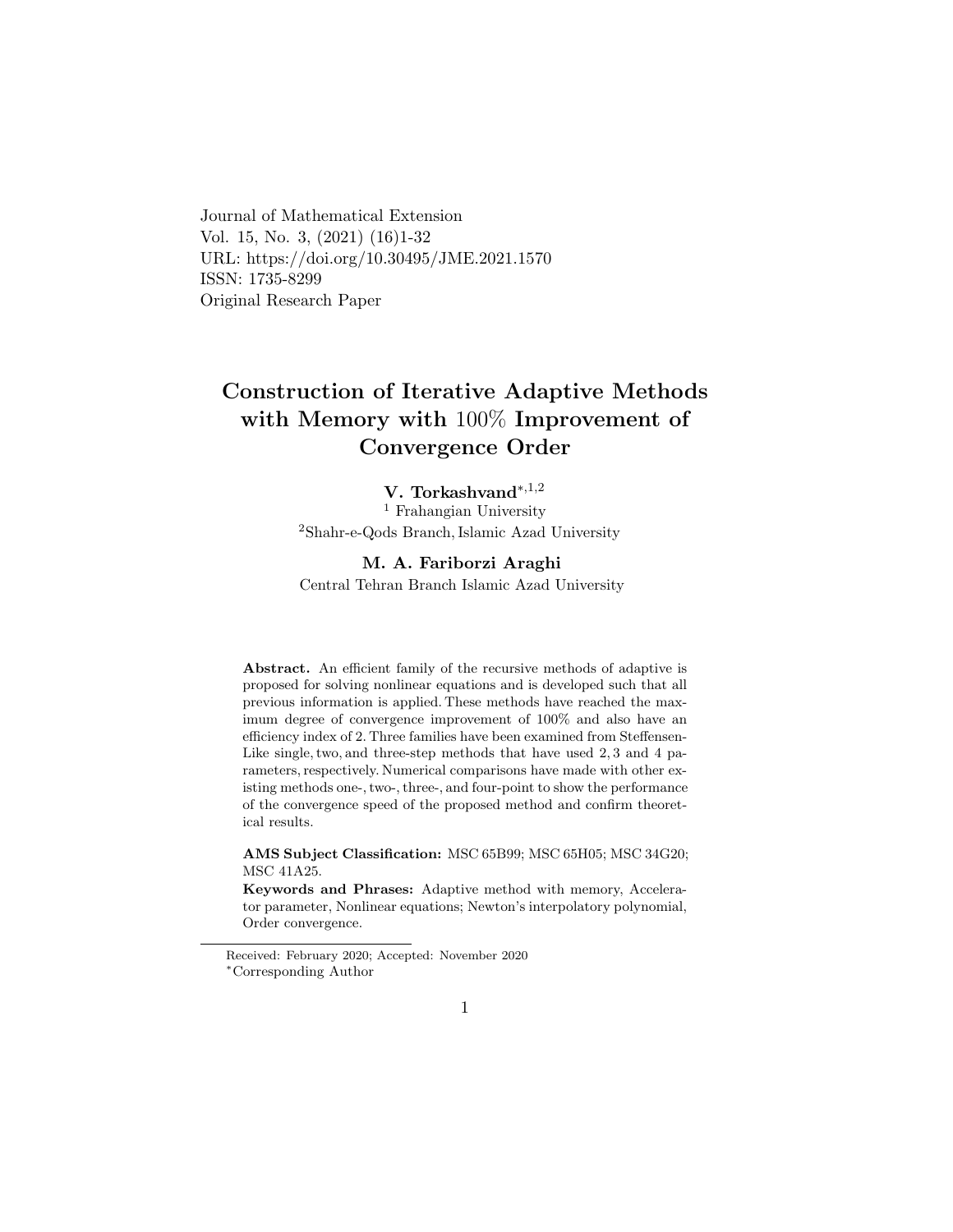# 1 Introduction

It is often necessary for scientific and engineering practices to find a root of a polynomial or a nonlinear equation. Undoubtedly, Traub is the pioneer in classifying iterative methods for solving such equations as one or multi-point [\[46\]](#page-30-0). It is well-known that Newton's method is one of the most common iterative methods to approximate the solution  $\alpha$  of  $f(x) = 0$  is of great importance [\[30\]](#page-28-0). However, the condition of derivative existence for function  $f$  in a neighborhood of the required root is mandatory indeed for convergence of Newton's method, which restricts its applications in practice. To overcome this problem, Steffensen replaced the first derivative of the function in Newton's iterate by forward finite difference approximation. Steffensen-type methods without using derivatives only compute divided differences and can be used for nondifferentiable problems. Traub his book proved the best one-point iterative method should achieve the order of convergence  $n$  using  $n$  function evaluations. In trying to furnish multi-point methods of various orders, the Kung-Traub conjecture [\[23\]](#page-28-1) is a crucial part of the development. Based on this hypothesis, a multi-point iteration without memory using  $n$  evaluations per full cycle possesses the maximal order of convergence  $2^{n-1}$ , which is called the optimal order. Following the Kung and Traub conjecture, many authors tried to construct optimal multipoint methods without memory [\[1,](#page-26-0) [2,](#page-26-1) [3,](#page-26-2) [4,](#page-26-3) [5,](#page-26-4) [6,](#page-26-5) [7,](#page-26-6) [8,](#page-26-7) [9,](#page-26-8) [11,](#page-27-0) [13,](#page-27-1) [17,](#page-27-2) [19,](#page-27-3) [20,](#page-28-2) [21,](#page-28-3) [22,](#page-28-4) [23,](#page-28-1) [29,](#page-28-5) [31,](#page-29-0) [33,](#page-29-1) [34,](#page-29-2) [36,](#page-29-3) [37,](#page-29-4) [38,](#page-29-5) [40,](#page-29-6) [41,](#page-29-7) [47,](#page-30-1) [50\]](#page-30-2). Traub developed the first method with memory by applying Steffensen's method [\[40\]](#page-29-6), and increased the order of convergence of this method from 2 to 2.41 (improvement  $20.5\%$ ) without using any new information, and only by reusing the information of the previous step. Traub presented his memory method by entering a free parameter to Steffensen's method as follows:

$$
\begin{cases} \gamma_k = -\frac{x_k - x_{k-1}}{f(x_k) - f(x_{k-1})}, \ k = 1, 2, 3, \cdots, \\ x_{k+1} = x_k - \frac{\gamma_k f(x_k)^2}{f(x_k + \gamma_k f(x_k)) - f(x_k)} \ k = 0, 1, 2, \cdots. \end{cases} \tag{1}
$$

To see more related papers in the with memory methods of study, the readers might refer to[\[10,](#page-27-4) [12,](#page-27-5) [14,](#page-27-6) [15,](#page-27-7) [16,](#page-27-8) [24,](#page-28-6) [25,](#page-28-7) [26,](#page-28-8) [27,](#page-28-9) [28,](#page-28-10) [32,](#page-29-8) [39,](#page-29-9) [43,](#page-30-3) [44,](#page-30-4) [45,](#page-30-5) [46,](#page-30-0) [48,](#page-30-6) [49\]](#page-30-7).We develop an adaptive method with memory i.e., that uses the information not only from the last two-steps, but also from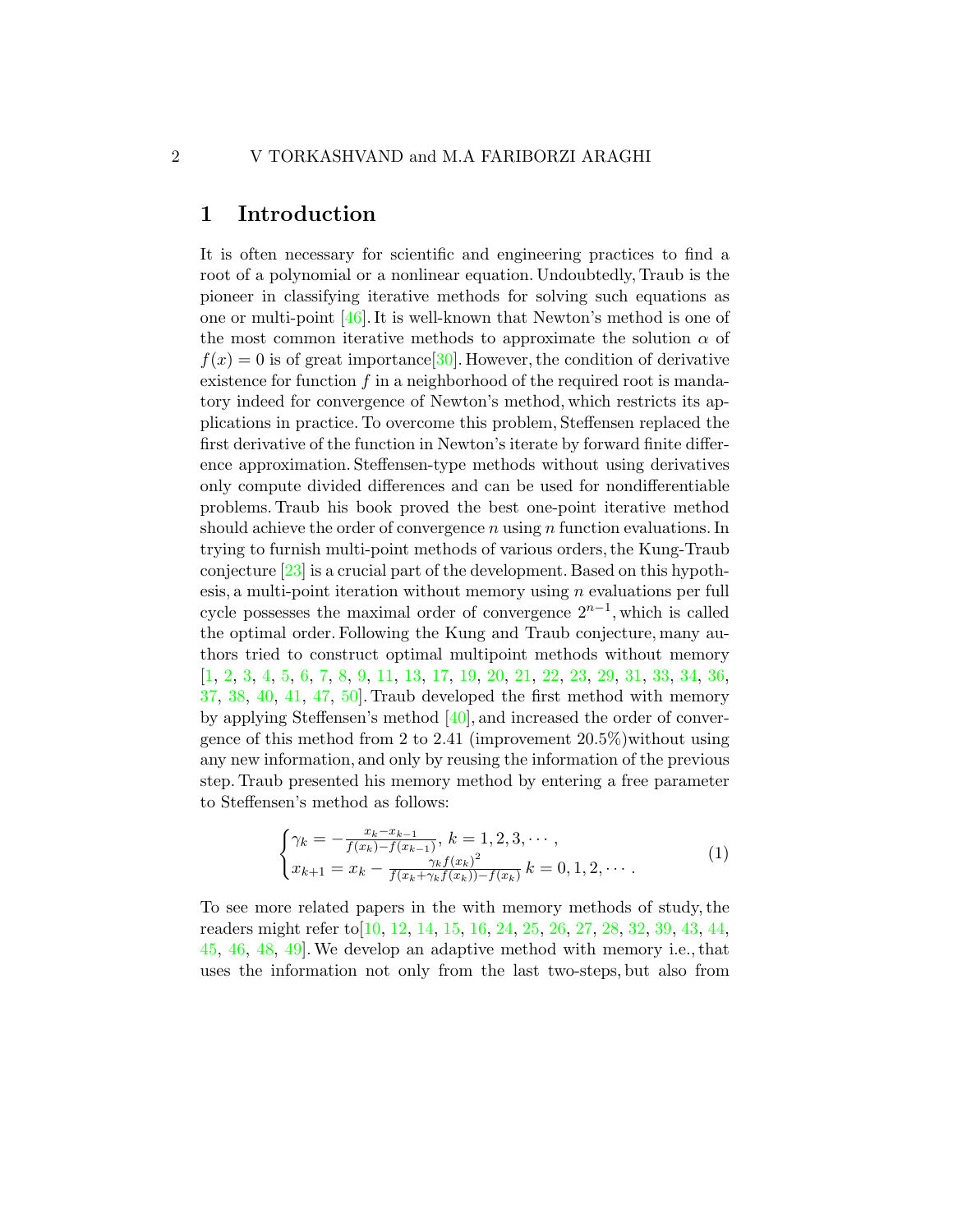all previous iterations. This technique enables us to achieve the highest efficiency both theoretically and practically. Adaptive methods with memory have efficiency index 2, hence competes for all the existing methods without and with memory in the literature. It should be noted that improvement of the degree of convergence up to 100% has been mentioned in references  $[42]$ , but these families are different from the mentioned methods. The computational efficiency in the sense of Ostrowski-Traub [\[31,](#page-29-0) [46\]](#page-30-0), of an iterative method of the order p, requiring n function evaluations per iteration, is frequently calculated using Ostrowski-Traub's efficiency index  $E(p, n) = p^{1/n}$ . We later compare both numerical performances and efficiency index of the proposed method with some significant-methods to show our claims. To achieve and remodify the optimal one-, two-, three- steps methods, we approximate and update the introduced accelerator parameters in each iteration by suitable kind and optimal of Newton's interpolation.

The main objective of this paper is to achieve the highest efficiency index, 2, without imposing an evaluation of the function. Contents of the paper are summarized in what follows. The next section deals with modifying the optimal one-, two-, three-points methods without memory introduced by Zheng et al.[\[50\]](#page-30-2), Soleymani et al.[\[39\]](#page-29-9), and Lotfi-Assari.[\[27\]](#page-28-9). In Section 3, with-memory methods with maximum self-referential parameters (one, two, and three) are presented for one, two, and three-step methods, respectively. The new class of recursive with methods of adaptive is supported with detailed proof in this section to verify the construction theoretically. Numerical examples are given in Section 4 to illustrate the convergence behavior of our methods for simple roots. Finally, a short conclusion has been given in the last section.

## 2 Modified Steffensen-Like Methods

#### 2.1 One step method by Zheng et al.

In this section, we deal with modifying the one-point method without memory by Zheng et al. [\[50\]](#page-30-2), such that the error equation has two ac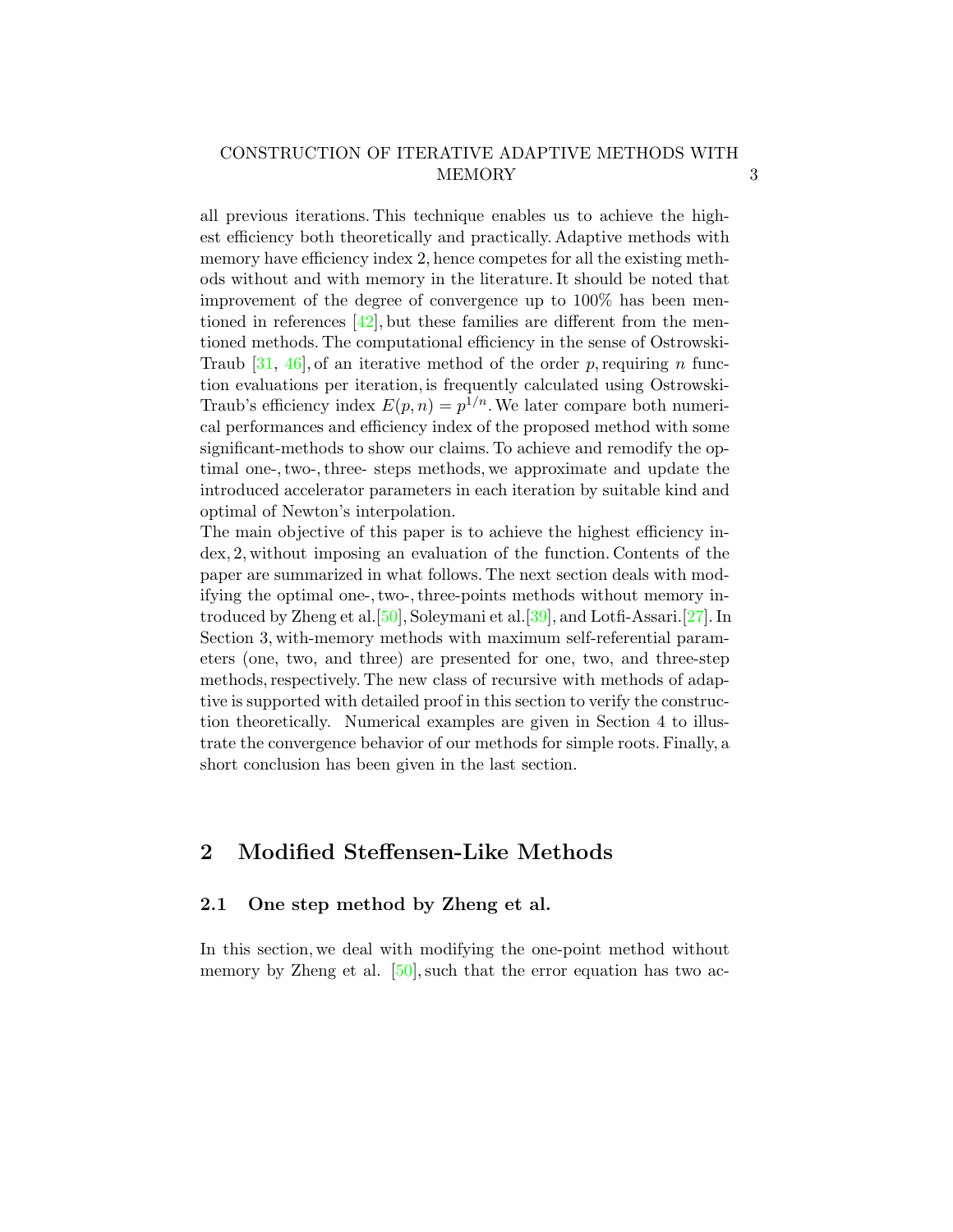celerators. Zheng et al.'s method has the iterative expression as follows:

<span id="page-3-0"></span>
$$
\begin{cases} w_k = x_k + \gamma f(x_k), \, k = 0, 1, 2, \dots, \\ x_{k+1} = x_k - \frac{f(x_k)}{f(x_k, w_k)}, \end{cases} \tag{2}
$$

where  $\gamma \in \mathbb{R}$  is nonzero arbitrary parameter. To transform Eq. [\(2\)](#page-3-0) into a method with memory, with two accelerators :

<span id="page-3-1"></span>
$$
\begin{cases} w_k = x_k + \gamma_k f(x_k), \ k = 0, 1, 2, \cdots, \\ x_{k+1} = x_k - \frac{f(x_k)}{f(x_k, w_k) + q_k f(w_k)}, \end{cases} \tag{3}
$$

where  $\gamma$  and q are arbitrary nonzero parameters. In what follows, we present the error equation of Eq.  $(3)$ .

<span id="page-3-2"></span>**Theorem 2.1.** Let  $I \subseteq \mathbb{R}$  be an open interval,  $f : I \to \mathbb{R}$  be a scalar function which has a simple root  $\alpha$  in the open interval I, and also the initial approximation  $x_0$  is sufficiently close the simple zero, then, the one-step iteration method  $(3)$  has two-order satisfies the following error equation:

<span id="page-3-3"></span>
$$
e_{k+1} = (1 + f'(\alpha)\gamma)(q + c_2)e_k^2 + O(e_k^3).
$$
 (4)

**Proof.:** Using symbolic computation following code written in the computational software package Mathematica has given.We emphasize that this proof is different from the given by [\[14,](#page-27-6) [50\]](#page-30-2).

 $In[1]: f[e_{-}] = fla(e + \sum_{i=2}^{3} c_{i}e^{i});$  $In [2]: ew = e + \gamma Series[f[e], \{e, 0, 3\}]/\sqrt{Fullsimplify}$  $Out[2] : (1 + \gamma f l a)e + O[e]^2$  $In[3]: f[x_-, y_-] = \frac{f[x] - f[y]}{x - y};$  $In[4]: e_{k+1}=e-Series[\frac{f[e]}{f[e,ew]+e}]$  $\frac{J[e]}{f[e,ew]+qf[ew]},\{e,0,3\}]/\!/Fullsimplify$  $Out[4] : (1 + f'(\alpha)\gamma)(q + c_2)e^2 + O(e^3).$ 

#### 2.2 Acceleration of modified Soleymani et al.'s method

This Section concerns modifying Soleymani et al.'s method (SLTKM) [\[39\]](#page-29-9) so that it could be considered for the proposed scheme in the next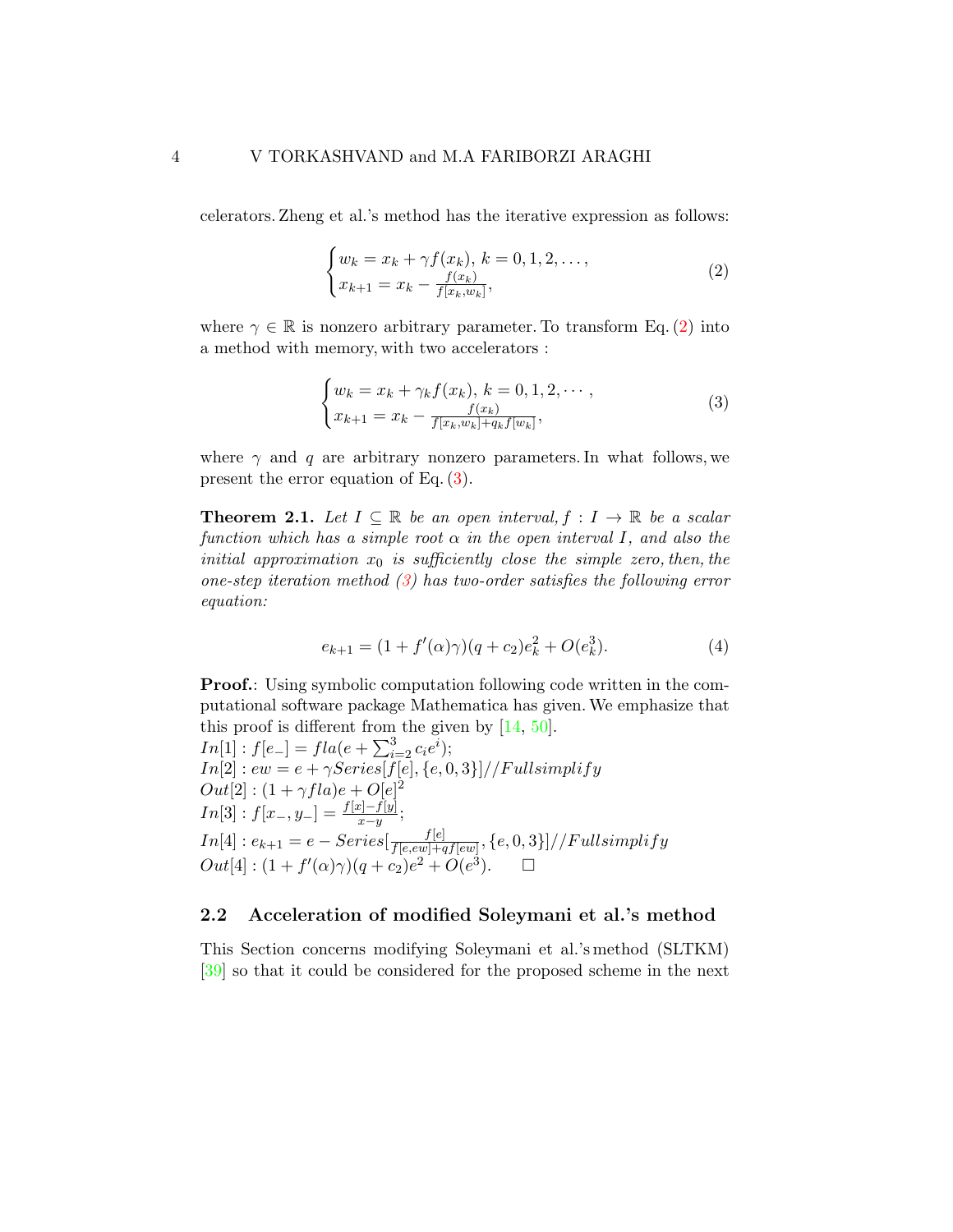Section. Let recall the mentioned method:

<span id="page-4-0"></span>
$$
\begin{cases} w_k = x_k + \gamma f(x_k), \ y_k = x_k - \frac{f(x_k)}{f[x_k, w_k] + qf(w_k)}, \ k = 0, 1, 2, \cdots, \\ x_{k+1} = y_k - \frac{f(y_k)}{f[w_k, y_k] + qf(w_k) + \lambda(y_k - x_k)(y_k - w_k)} (1 + \frac{f(y_k)}{f(x_k)}), \end{cases} \tag{5}
$$

where  $w_k = x_k + \gamma f(x_k)$ ,  $0 \neq \lambda$ , q and  $\gamma \in \mathbb{R}$ , and  $f[x, y] = \frac{f(x) - f(y)}{x - y}$ stands for the divided difference of the first order. This method is an optimal-method without-memory. In order words, it uses three function evaluations per iteration and has optimal convergence order 4. It is possible to adapt-method [\(5\)](#page-4-0) in some ways that it remains optimal in the sense of Kung and Traub conjecture [\[23\]](#page-28-1) as follows:

<span id="page-4-1"></span>
$$
\begin{cases} w_k = x_k + \gamma_k f(x_k), \ y_k = x_k - \frac{f(x_k)}{f[x_k, w_k] + q_k f(w_k)}, \ k = 0, 1, 2, \cdots, \\ x_{k+1} = y_k - \frac{f(y_k)}{f[w_k, y_k] + q_k f(w_k) + \lambda_k (y_k - x_k)(y_k - w_k)} (1 + \frac{f(y_k)}{f(x_k)}), \end{cases} \tag{6}
$$

where  $\gamma$ ,  $\lambda$  and q are arbitrary nonzero real parameters. The next theorem states the error equation of the method  $(6)$ .

**Theorem 2.2.** Let  $I \subseteq \mathbb{R}$  be an open interval,  $f : I \to \mathbb{R}$  be a differentiable function, and has a simple zero, say  $\alpha$ . If  $x_0$  is an initial guess to  $\alpha$ , then the error equation of the method [\(6\)](#page-4-1) is given by

$$
e_{k+1} = \frac{1}{f'(\alpha)}((1+\gamma f'(\alpha))^2(q+c_2)(\lambda+f'(\alpha)q^2(1+\gamma f'(\alpha)) + f'(\alpha)c_2)
$$
  

$$
(2q(2+\gamma f'(\alpha)) + (3+\gamma f'(\alpha))c_2) - f'(\alpha)c_3)e_k^4 + O(e_k^5),
$$

where  $c_k = \frac{f^{(k)}(\alpha)}{k! f'(\alpha)}$  $\frac{f^{(n)}(\alpha)}{k!f'(\alpha)}$  for  $k=2,3,\cdots$ .

Proof. We use the self-explained mathematical approach to avoid the tedious and humdrum algebraic manipulation. First, we define the Taylor's series of  $f(x)$  as follows:

$$
In[1]
$$
:  $f[e_{-}] = fla(e + c_2e^2 + c_3e^3 + c_4e^4);$ 

where  $e = x - \alpha$ ,  $f/a = f'(\alpha)$ . Note that since  $\alpha$  is a simple zero of  $f(x)$ , then  $f'(\alpha) \neq 0$ ,  $f(\alpha) = 0$ . We define

$$
In[2]: f[x_-, y_-] = \frac{f[x] - f[y]}{x - y};
$$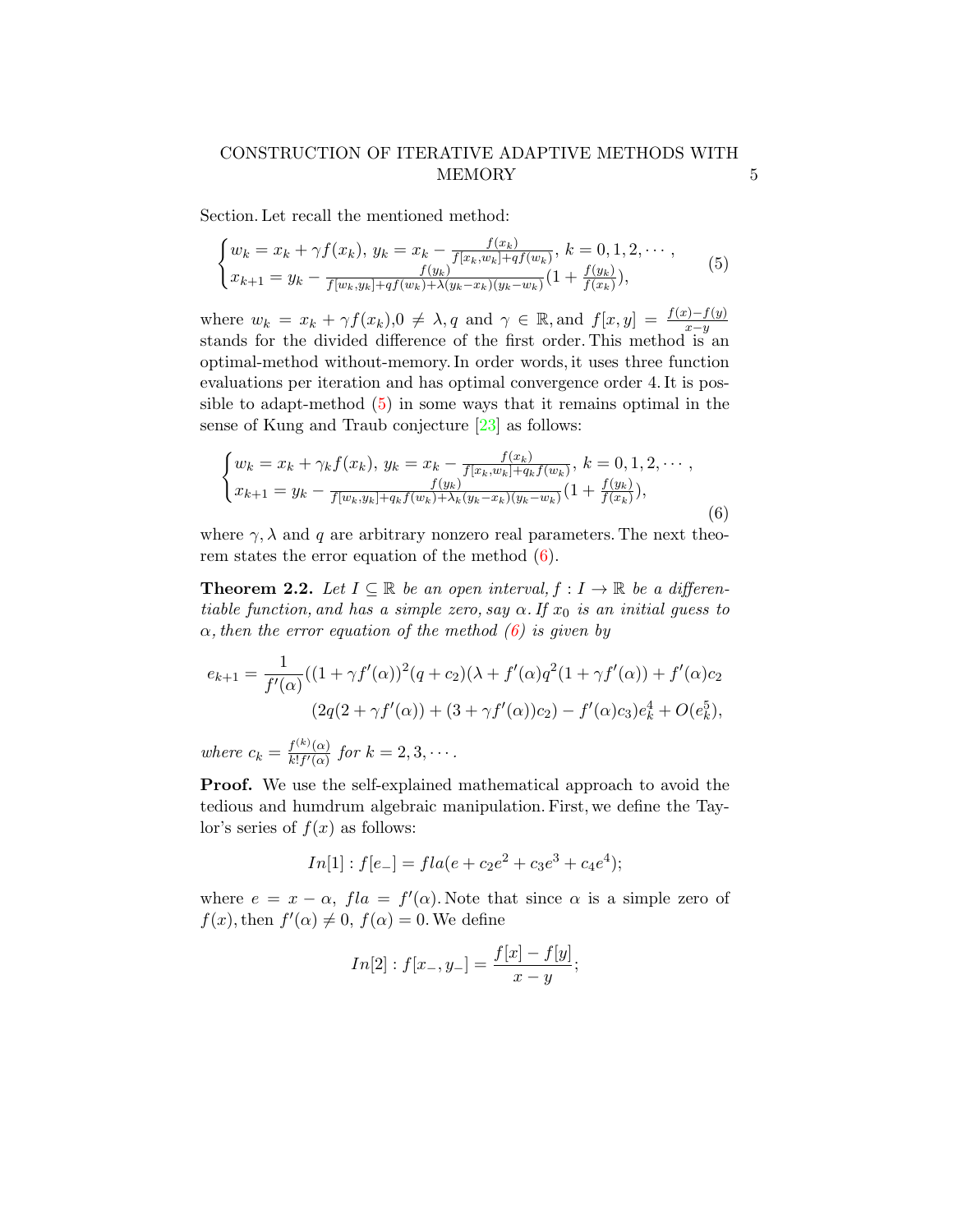$$
In[3]: ew = e + \gamma f[e];
$$
  
\n
$$
In[4]: ey = e - Series[\frac{f[e]}{f[e, ew] + qf[ew]}, \{e, 0, 4\}];
$$
  
\n
$$
In[5]: e_{k+1} = ey - Series[\frac{f[ey]}{f[ey, ew] + qf[ew] + \lambda(ey - e)(ey - ew)}
$$
  
\n
$$
(1 + \frac{f[ey]}{f[e]}, \{e, 0, 4\}]/FullSimplify
$$

$$
Out[5]: e_{k+1} = \frac{1}{f'(\alpha)}((1+\gamma f'(\alpha))^2(q+c_2)(\lambda + f'(\alpha)q^2(1+\gamma f'(\alpha)))
$$
  
+  $f'(\alpha)c_2(2q(2+\gamma f'(\alpha)) + (3+\gamma f'(\alpha))c_2) - f'(\alpha)c_3)e_k^4 + O(e_k^5).$ 

This complets the proof.  $\square$ 

#### 2.3 Acceleration of the modified Lotfi and Assari's method

This Section concerns with modifying Lotfi and Assari's method (LAM) [\[27\]](#page-28-9), so that it could be considered for the proposed scheme in the next Section. Let me recall the mentioned method:

<span id="page-5-0"></span>
$$
\begin{cases} w_k = x_k + \gamma f(x_k), \ y_k = x_k - \frac{f(x_k)}{f(x_k, w_k) + qf(w_k)}, \ k = 0, 1, 2, \cdots, \\ z_k = y_k - \frac{f(y_k)}{f(y_k, x_k) + f(w_k, x_k, y_k) + qf(w_k - x_k)(y_k - w_k)}, \\ x_{k+1} = z_k - \frac{f(x_k, y_k) + f(w_k, x_k, y_k) - f(w_k, x_k, z_k) - f(y_k, x_k, z_k) + \beta(z_k - y_k)(z_k - x_k)(z_k - w_k)}{f(x_k, z_k) + f(w_k, x_k, y_k) - f(w_k, x_k, z_k) - f(y_k, x_k, z_k) + \beta(z_k - y_k)(z_k - x_k)(z_k - w_k)}.\ \end{cases} \tag{7}
$$

This optimal method without memory uses four function evaluations per iteration and has convergence order 8. To transform Eq. [\(7\)](#page-5-0) in a with-memory method with four accelerators, we consider the following modification of  $(7)$  [\[27\]](#page-28-9):

<span id="page-5-1"></span>
$$
\begin{cases}\nw_k = x_k + \gamma_k f(x_k), \ k = 1, 2, 3, \cdots, \\
y_k = x_k - \frac{f(x_k)}{f(x_k, w_k) + q_k f(w_k)}, \ k = 0, 1, 2, \cdots, \\
z_k = y_k - \frac{f(y_k)}{f(y_k, x_k) + f(w_k, x_k, y_k) + q_k (y_k - x_k) + \lambda_k (y_k - x_k)(y_k - w_k)}, \\
x_{k+1} = z_k - \frac{f(x_k, x_k) + (f(w_k, x_k, y_k) - f(w_k, x_k, z_k) - f(y_k, x_k, z_k))}{f(x_k, x_k, y_k) + f(w_k, x_k, z_k) - f(y_k, x_k, z_k) + \beta_k (z_k - y_k)(z_k - x_k)(z_k - w_k)}\n\end{cases}
$$
\n(8)

,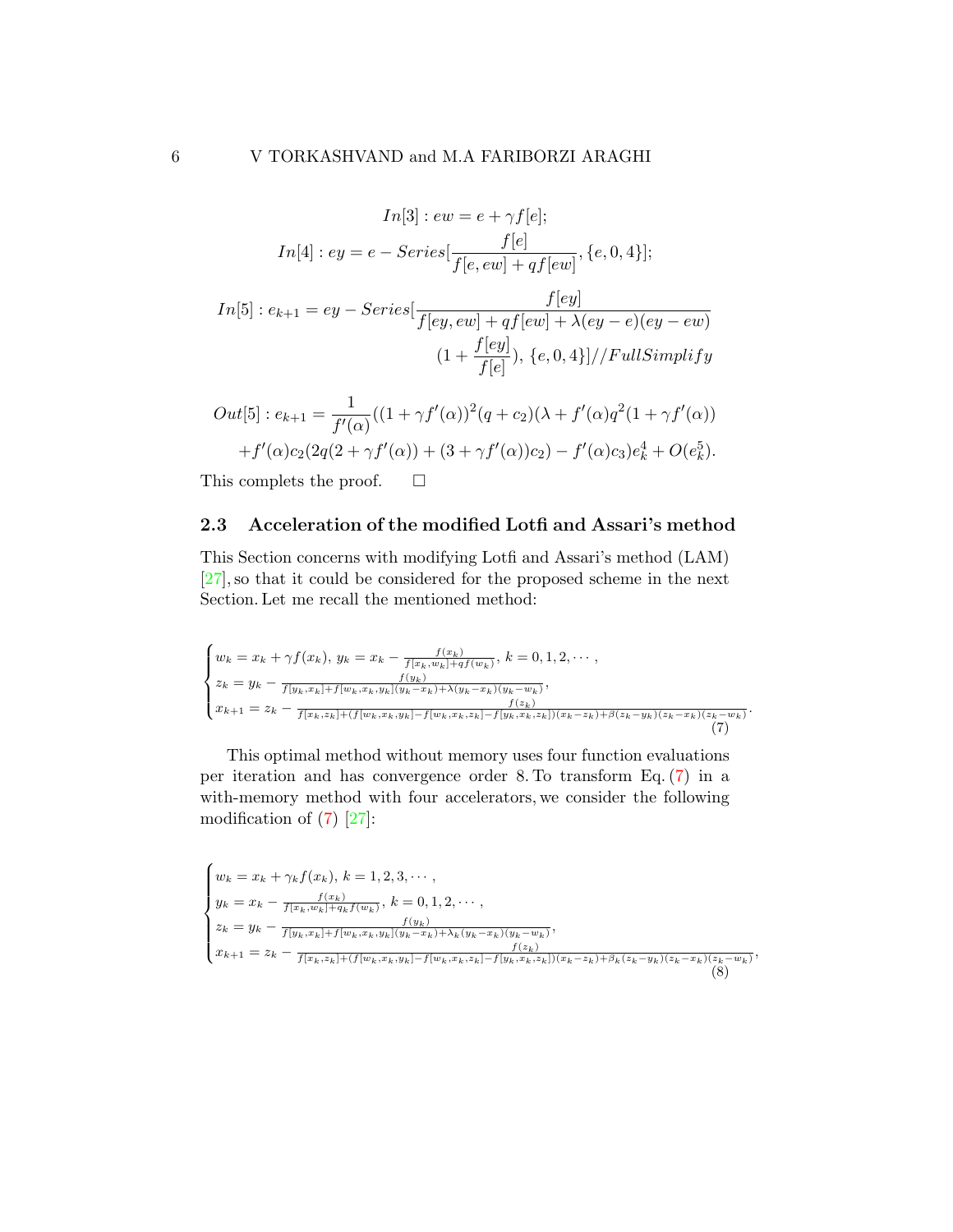where  $\gamma_k$ ,  $\beta_k$ ,  $\lambda_k$  and  $q_k$  are nonzero arbitrary parameters. We give the following convergence theorem for the proposed method  $(8)$  as follows:

**Theorem 2.3.** Let  $I \subseteq \mathbb{R}$  be an open interval,  $f : I \to \mathbb{R}$  be a differentiable function, and has a simple zero, say  $\alpha$ . If  $x_0$  is an initial guess to  $\alpha$ , then the error equation of the method  $(8)$  is given by

$$
e_{k+1} = (1 + \gamma f'(\alpha))^4 (q + c_2)^2 (\lambda + f'(\alpha)c_2(q + c_2) - f'(\alpha)c_3)(-\beta + c_2
$$
  

$$
(\lambda + f'(\alpha)c_2(q + c_2) - f'(\alpha)c_3) + f'(\alpha)c_4)f'(\alpha)^{-2}e_k^8 + O(e_k^9).
$$
  
(9)

**Proof.** : First, we define Taylor's series of  $f(x)$  as follows:

$$
In[1]
$$
:  $f[e_{-}] = fla(e + c_2e^2 + \cdots + c_8e^8),$ 

where  $e = x - \alpha$ ,  $f/a = f'(\alpha)$ . Note that since  $\alpha$  is a simple zero of  $f(x)$ , the  $f'(\alpha) \neq 0$ ,  $f(\alpha) = 0$ . We define

$$
In[2]: f[x_-, y_-] = \frac{f[x] - f[y]}{x - y};
$$
  
\n
$$
In[3]: f[x_-, y_-, z_-] = \frac{f[x, y] - f[y, z]}{x - z};
$$
  
\n
$$
In[4]: f[x_-, y_-, z_-, t_-] = \frac{f[x, y, z] - f[y, z, t]}{x - t};
$$
  
\n
$$
In[5]: ew = e + \gamma f[e];
$$
  
\n
$$
In[6]: ey = e - Series[\frac{f[e]}{f[e, ew] + qf[ew]}, \{e, 0, 8\}];
$$

$$
In[7]: ez = ey - Series[\frac{f[ey]}{f[ey,e]+f[ey,e,ew](ey-e)+\lambda(ey-e)(ey-ew)}, \{e, 0, 8\}];
$$

 $In[8]: e_{k+1} = ez - Series[f[ez]/(f[ez, ey] + f[ez, ey, e](ez - ey) + f[ez, ey, e, ew])$  $(ez - ey)(ez - e) + \beta(ez - ey)(ez - e)(ez - ew)), \{e, 0, 8\}]/FullSimplify$ 

$$
Out[8]:e_{k+1} = ((1+\gamma f'(\alpha))^4 (q+c_2)^2 (\lambda + f'(\alpha)c_2(q+c_2) - f'(\alpha)c_3)(-\beta + c_2(\lambda + f'(\alpha)c_2(q+c_2) - f'(\alpha)c_3) + f'(\alpha)c_4)f'(\alpha)^{-2})e_k^8 + O(e_k^9)
$$

And thus proof is completed.  $\square$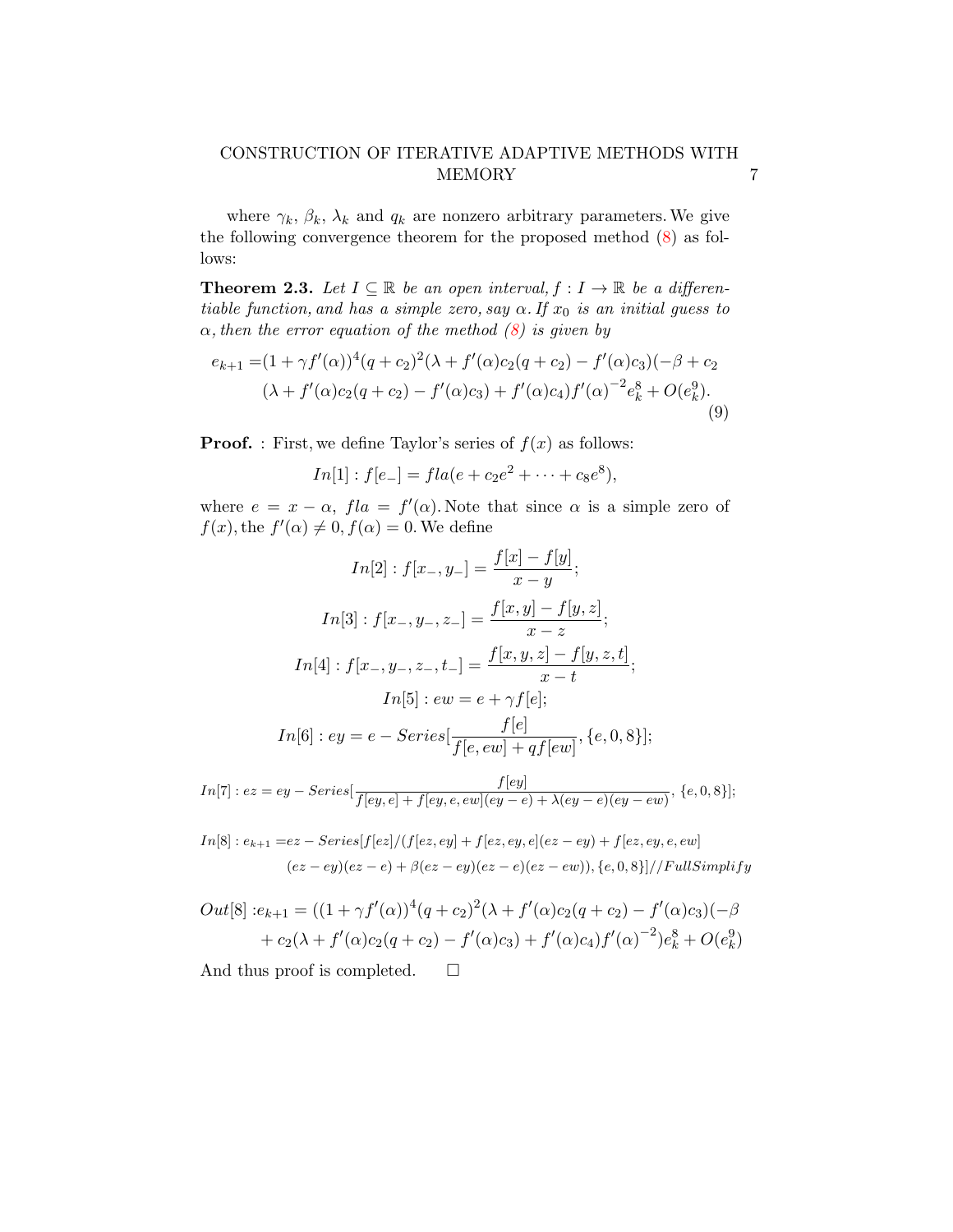# 3 Development the recursive adaptive method with memory

This Section deals with the main contribution of this work. In other words, it has attempted to introduce a recursive adaptive method with a memory so that it has the highest possible efficiency index as proposed to methods with memory in the literature. It is worth mentioning that some special-cases of this new method cover the existing-methods.

#### 3.1 One step adaptive method

This Section concerns with extracting the novel method with-memory from  $(3)$  by using two self-accelerating parameters. Theorem  $(2.1)$  states that the modified method [\(3\)](#page-3-1) has the order of convergence 2 if  $\gamma \neq$ −1  $\frac{-1}{f'(\alpha)}$  and  $q \neq -c_2$ . Now, we pose some questions: Is it possible to increase the order of convergence of this method? If so, how can it be done, and what is the new convergence order? For answering these questions, we look at the error equation [\(4\)](#page-3-3). As can be seen that if we set  $\gamma = \frac{-1}{f'(\alpha)}$  $\frac{-1}{f'(\alpha)}$  and  $q = -c_2 = \frac{f''(\alpha)}{-2f'(\alpha)}$  $\frac{f''(\alpha)}{-2f'(\alpha)}$ , then at least the coefficient of  $e_k^2$ disappears. However, since  $\alpha$  is not determined and consequently,  $f'(\alpha)$ and  $f''(\alpha)$  cannot be computed. On the other hand, we can approximate  $\alpha$  using available data and therefore improve the order of convergence. Following the same idea in the methods with memory, this issue can be resaved. However, we are going to do it more efficiently, say recursive adaptively. Let us describe it a little more. If we use information from the current and only the last iteration, we come up with the method with memory introduced in  $[27, 28]$  $[27, 28]$  $[27, 28]$ . Also, note that we have considered the best approximations. Hence, to this end, the following approximates are applied

$$
\gamma_k = \frac{-1}{N_2'(x_k)} \approx \frac{-1}{f'(\alpha)}, q_k = \frac{N_3''(w_k)}{-2N_3'(w_k)} \approx -\frac{f''(\alpha)}{2f'(\alpha)},\tag{10}
$$

where  $k = 1, 2, \dots$ , the  $N'_2(x_k)$ ,  $N'_3(w_k)$  are Newton's interpolating polynomials of two and third degree, set through three and four best available approximations (nodes)  $(x_k, x_{k-1}, w_{k-1})$  and  $(w_k, x_k, x_{k-1}, w_{k-1})$ , respectively. It should be noted that if one uses lower Newton's interpo-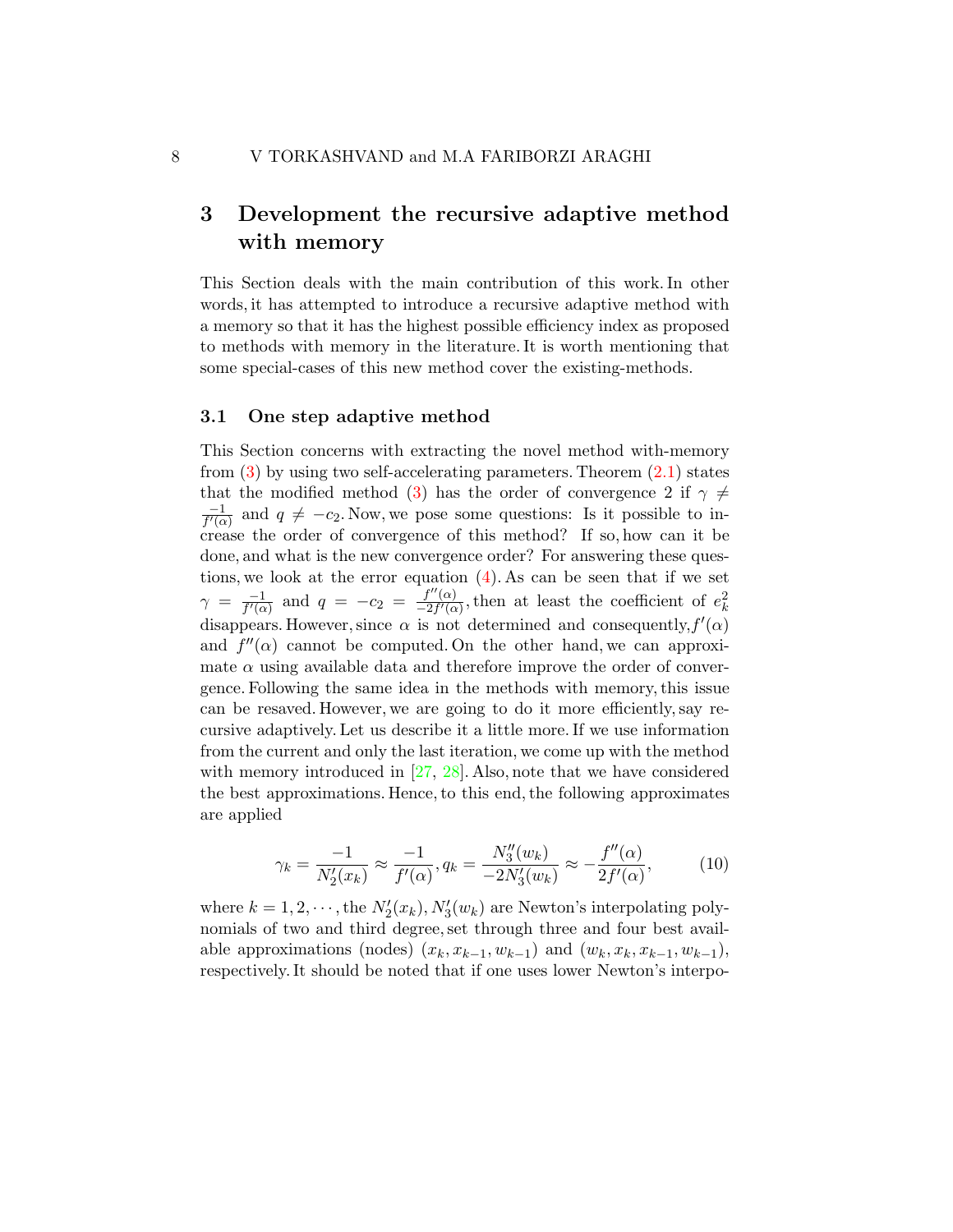lation, lower accelerators are obtained.

Replacing the fixed parameters q and  $\gamma$  in the iterative formula [\(4\)](#page-3-3) by the varying  $\gamma_k$  and  $q_k$  calculated by [\(4\)](#page-3-3), we propose the following new methods with memory,  $x_0, q_0, \gamma_0$  are given, and  $w_0 = x_0 + \gamma_0 f(x_0)$ 

<span id="page-8-0"></span>
$$
\begin{cases}\n\gamma_k = \frac{-1}{N'_{2k}(x_k)}, \ q_k = \frac{N''_{2k+1}(w_k)}{-2N'_{2k+1}(w_k)}, \ k = 1, 2, \cdots, \\
w_k = x_k + \gamma_k f(x_k), \ x_{k+1} = x_k - \frac{f(x_k)}{f(x_k, w_k) + q_k f(w_k)}, \ k = 0, 1, 2, \cdots.\n\end{cases}
$$
\n(11)

Here, we answer the second question regarding the order of convergence of the method with memory  $(11)$ . In what follows, we discuss the general convergence analysis of the recursive adaptive method with-memory [\(11\)](#page-8-0). It should be noted that the convergence order varies as the iteration go ahead. First, we need the following lemma.

<span id="page-8-1"></span>**Lemma 3.1.** If  $\gamma_k = \frac{-1}{N'_{2k}(x_k)}$  and  $q_k = \frac{N''_{2k+1}(w_k)}{-2N'_{2k+1}(w_k)}$  $\frac{N_{2k+1}(w_k)}{-2N'_{2k+1}(w_k)},$  then

$$
(1 + \gamma_k f'(\alpha)) \sim \prod_{s=0}^{k-1} e_s e_{s,w}, \qquad (12)
$$

$$
(q_k + c_2) \sim \prod_{s=0}^{k-1} e_s e_{s,w}, \qquad (13)
$$

where  $e_s = x_s - \alpha, e_{s,w} = w_s - \alpha$ .

**Proof.** The proof is similar to the Lemma 4 mentioned in [\[44\]](#page-30-4).  $\Box$ 

The following result determines the order of convergence of the onepoint iterative method with memory [\(11\)](#page-8-0).

**Theorem 3.2.** If an initial estimation  $x_0$  is close enough to a simple root  $\alpha$  of  $f(x) = 0$ , and  $\gamma_0$  and  $q_0$  are uniformly bounded above, being f a real sufficiently differentiable function, then the R-order of convergence of the one-point method adaptive with memory  $(11)$  is obtained from the following system of nonlinear equations.

<span id="page-8-2"></span>
$$
\begin{cases}\nr^k p - (1+p)(1+r+r^2+r^3+\ldots+r^{k-1}) - r^k = 0, \\
r^{k+1} - 2(1+p)(1+r+r^2+r^3+\ldots+r^{k-1}) - 2r^k = 0,\n\end{cases} (14)
$$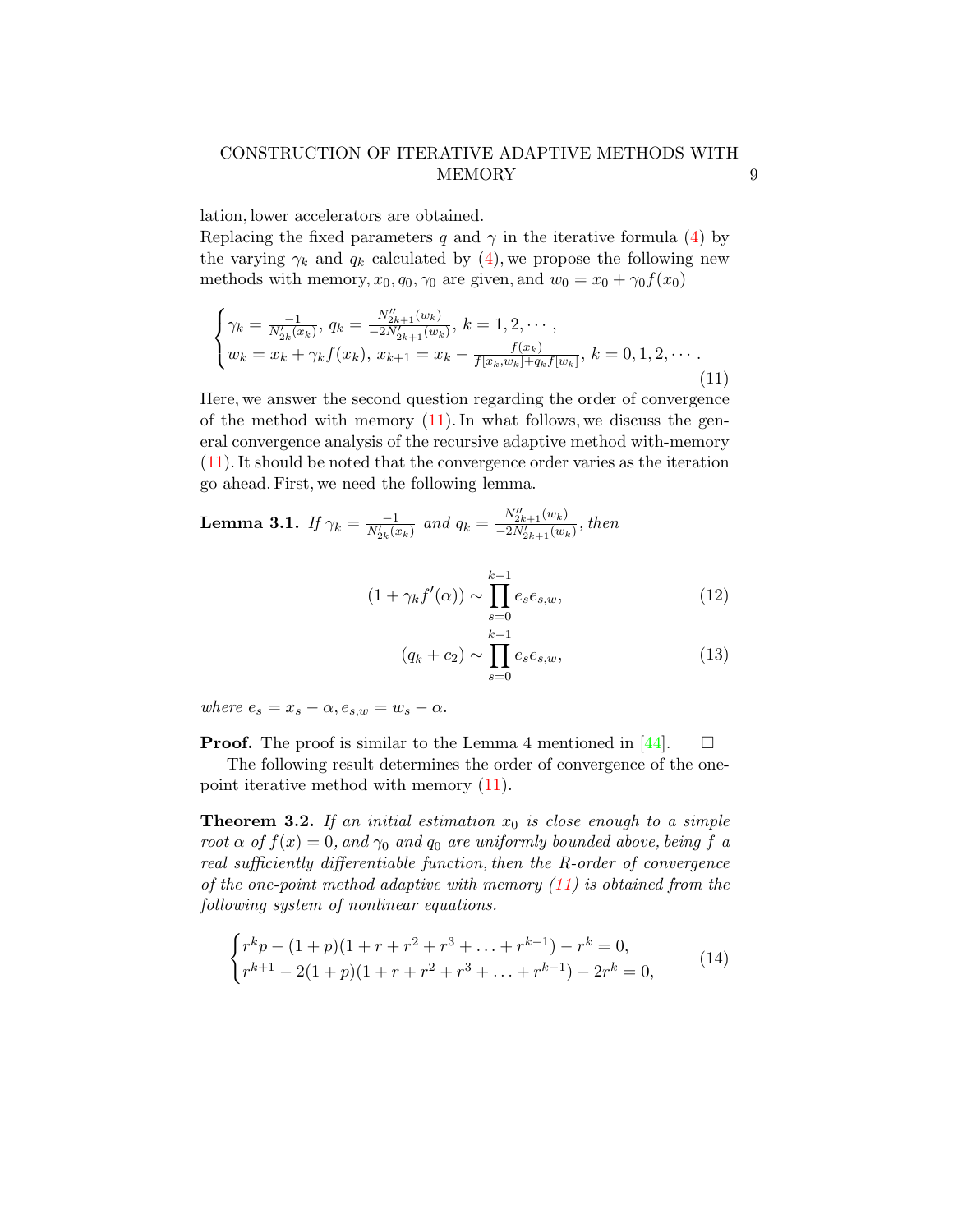where r and p are the convergence order of the sequences  $\{x_k\}$  and  $\{w_k\}$ , respectively. Also, k indicates the number of iterations.

**Proof.** Let  $\{x_k\}$  and  $\{w_k\}$  be convergent with orders r and p, respectively. Then:

<span id="page-9-0"></span>
$$
\begin{cases} e_{k+1} \sim e_k^r \sim e_{k-1}^{r^2} \sim \ldots \sim e_0^{r^{k+1}}, \\ e_{k,w} \sim e_k^p \sim e_{k-1}^{rp} \sim \ldots \sim e_0^{pr^k}, \end{cases} (15)
$$

where  $e_k = x_k - \alpha$  and  $e_{k,w} = w_k - \alpha$ . Now, by Lemma [\(3.1\)](#page-8-1) and Eq  $(15)$ , we obtain

$$
(1 + \gamma_k f'(\alpha)) \sim \prod_{s=0}^{k-1} e_s e_{s,w} = (e_0 e_{0,w}) \dots (e_{k-1} e_{k-1,w})
$$
  

$$
= (e_0 e_0^p) (e_0^r e_0^{rp}) \dots (e_0^{r^{k-1}} e_0^{r^{k-1} p})
$$
  

$$
= e_0^{(1+p)+(1+p)r+\dots+(1+p)r^{k-1}}
$$
  

$$
= e_0^{(1+p)(1+r+\dots+r^{k-1})}. \qquad (16)
$$

Similarly, we get

<span id="page-9-4"></span><span id="page-9-3"></span><span id="page-9-2"></span><span id="page-9-1"></span>
$$
(q_k + c_2) \sim e_0^{(1+p)(1+r+\ldots+r^{k-1})}.
$$
 (17)

By considering the errors of  $w_k$  and  $x_{k+1}$  in Eq. [\(15\)](#page-9-0), and Eqs. [\(16\)](#page-9-1)-[\(17\)](#page-9-2).We conclude:

$$
e_{k,w} \sim (1 + \gamma_k f'(\alpha)) e_k \sim e_0^{(1+p)(1+r+\ldots+r^{k-1})} e_0^{r^k},\tag{18}
$$

$$
e_{k+1} \sim (1 + \gamma_k f'(\alpha)) (q_k + c_2) e_k^2 \sim e_0^{((1+p)(1+r+\ldots+r^{k-1}))^2} e_0^{2r^k}.
$$
 (19)

To obtain the desire result, it is enough to match the right-hand-side of the Eqs $(15)$ , $(18)$ , and  $(19)$ :

$$
\begin{cases}\nr^k p - (1+p)(1+r+r^2+r^3+\ldots+r^{k-1}) - r^k = 0, \ k = 1,2,\ldots, \\
r^{k+1} - 2(1+p)(1+r+r^2+r^3+\ldots+r^{k-1}) - 2r^k = 0.\n\end{cases}
$$

This completes the proof of the Theorem.  $\Box$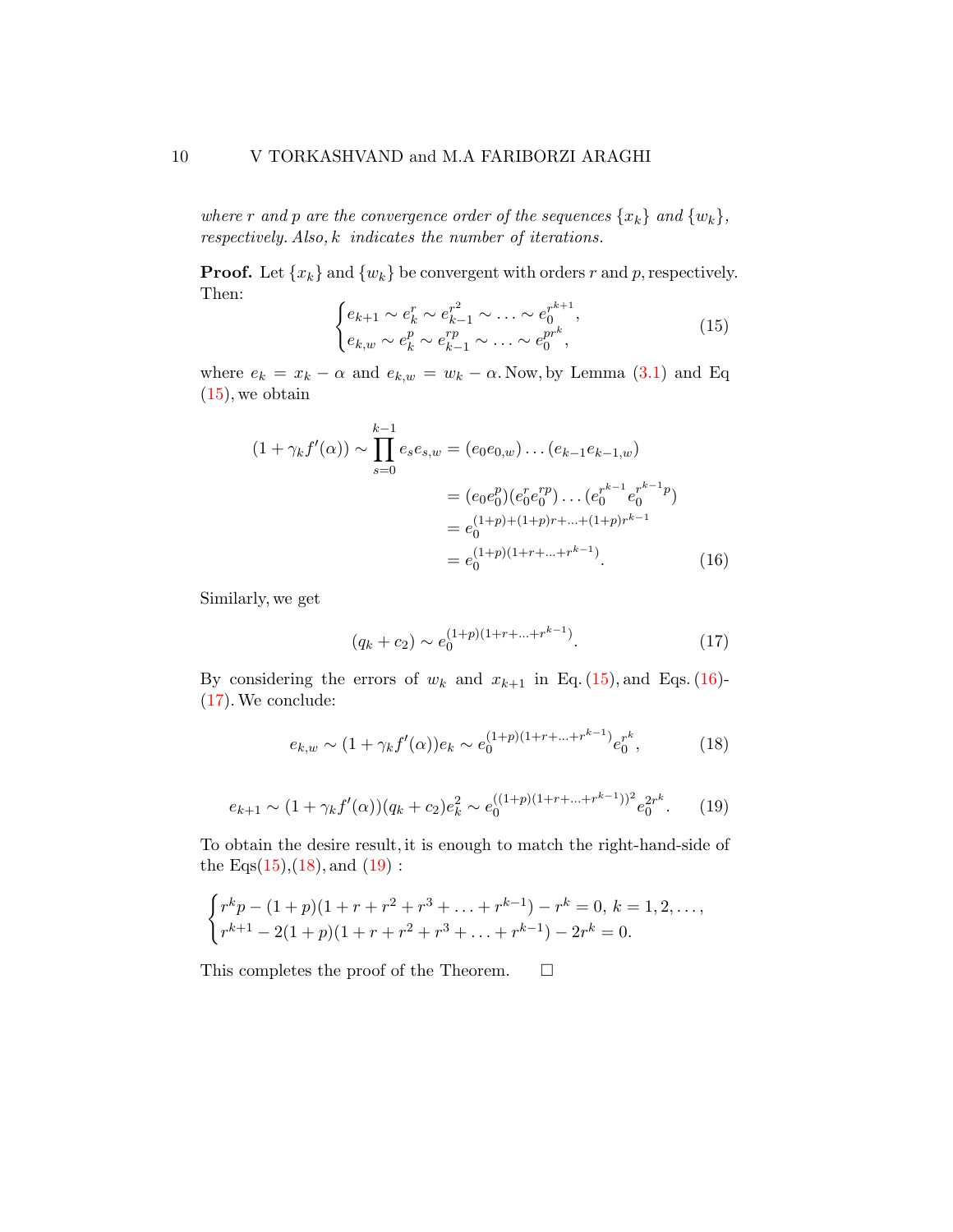**Remark 3.3.** For  $k = 1$ , the order of convergence of the method with memory  $(11)$  can be computed from the following of system of equations

$$
\begin{cases}\nrp - (1+p) - r = 0, \\
r^2 - 2(1+p) - 2r = 0.\n\end{cases}
$$
\n(20)

This system of equations has the solution  $p = \frac{1}{4}$  $\frac{1}{4}(3+\sqrt{17}) \simeq 1.78078$ , and  $r = \frac{1}{2}$ by seem by equations has the solution  $p = \frac{1}{4}(3 + \sqrt{11}) \approx 1.18018$ , and  $\frac{1}{2}(3 + \sqrt{17}) \approx 3.56155$ . This special case give the given result by Dzunic [\[14\]](#page-27-6) and denoted by DM. If  $k = 2$ , the system of equations[\(14\)](#page-8-2) becomes :

$$
\begin{cases}\nr^2p - (1 + p + rp + r + r^2) = 0, \\
r^3 - 2(1 + p + rp + r + r^2) = 0.\n\end{cases}
$$
\n(21)

This system of equations has the solution:  $p \approx 1.95029$  and  $r \approx 3.90057$ . Also, Positive solution of the system[\(14\)](#page-8-2) for  $k = 3$ , is given by  $p \simeq$ 1.98804 and  $r \approx 3.97609$ . And, positive solution of the system[\(14\)](#page-8-2) for  $k = 4$ , is given by(has been shown by TAM4)  $p \approx 1.99705$  and  $r \approx 3.9941$ .

As can be seen, the order of convergence is very close to 4, so its efficiency index is very close to 2. This efficiency is astonishingly remarkable.

#### 3.2 Two-steps adaptive method

Let us look at the error equation of the modified method  $(6)$ . It is clear that there are some possibilities to vanish the coefficient of  $e_k^4$ . For example, if  $1 + \gamma f'(\alpha) = 0, q + c_2 = 0$ , or  $(\lambda + f'(\alpha)q^2(1 + \gamma f'(\alpha)) + \gamma f'(\alpha)$  $f'(\alpha)c_2(2q(2+\gamma f'(\alpha)) + (3+\gamma f'(\alpha))c_2) - f'(\alpha)c_3) = 0$ , then the coeffcient of  $e_k^4$  vanishes at once. To get the best result, we suggest that all these relations hold simultaneously.We note that this can happen theoretically. To be more precise, it can be seen that these relations lead to  $\gamma = \frac{-1}{f'(\alpha)}$  $\frac{-1}{f'(\alpha)}, q = -c_2 = -\frac{f''(\alpha)}{2f'(\alpha)}$  $\frac{f''(\alpha)}{2f'(\alpha)}$ , and  $\lambda = f'(\alpha)c_3 = \frac{f'''(\alpha)}{6}$  $\frac{(\alpha)}{6}$ . Since  $\alpha$  is not at hand, it is impossible to compute  $f'(\alpha)$ ,  $f''(\alpha)$ , and  $f'''(\alpha)$ . Even worse, if we assume that  $\alpha$  is known, computing  $f'(\alpha)$ ,  $f''(\alpha)$ , and  $f'''(\alpha)$  is not suggested since it increases these function evaluations, and therefore, it spoils that optimality of the method  $(6)$ . Following the same idea in the methods with memory, this issue can be resaved. However, we are going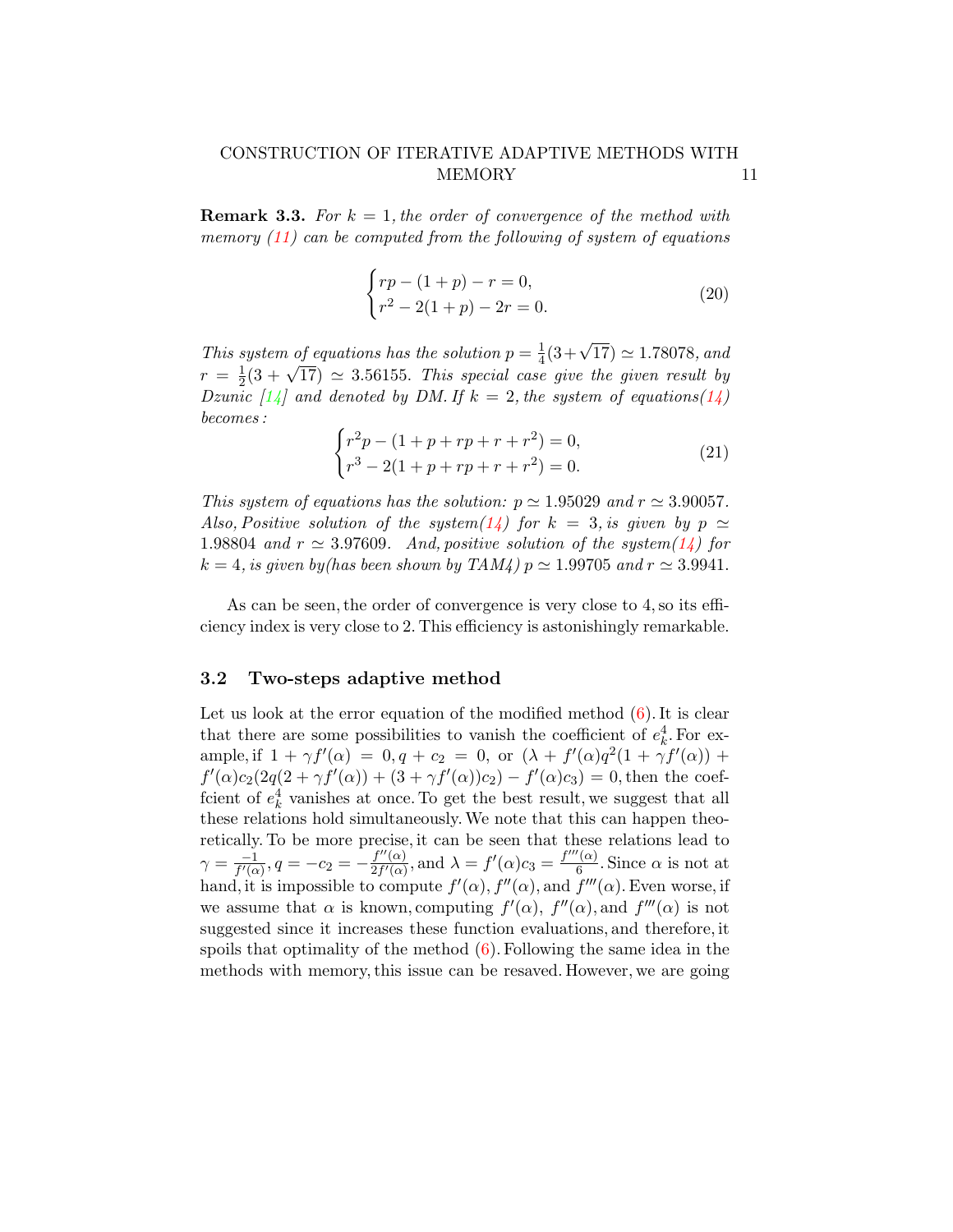to do it more efficiently, say recursive adaptively. Note that we have considered the best approximations. Hence

$$
\begin{cases}\n\gamma_k = -\frac{1}{N_3'(x_k)} \simeq \frac{-1}{f'(\alpha)},\\ \nq_k = -\frac{N_4''(w_k)}{2N_4'(w_k)} \simeq -\frac{f''(\alpha)}{2f'(\alpha)},\\ \n\lambda_k = \frac{N_5'''(y_k)}{6} \simeq f'(\alpha)c_3 = \frac{f'''(\alpha)}{6},\n\end{cases}
$$
\n(22)

where  $N'_3(x_k)$ ,  $N''_4(w_k)$  and  $N'''_5(y_k)$  are Newton's interpolation polynomials go through the nodes  $\{x_k, x_{k-1}, w_{k-1}, y_{k-1}\}$ ,  $\{w_k, x_k, x_{k-1}, w_{k-1},$  $y_{k-1}$ , and  $\{y_k, w_k, x_k, x_{k-1}, w_{k-1}, y_{k-1}\}$ , respectively. This situation has been studied in[\[10,](#page-27-4) [11,](#page-27-0) [27,](#page-28-9) [28,](#page-28-10) [39\]](#page-29-9). Such methods are not adaptive. To construct a recursive adaptive method with memory, we use the information not only in the current and its previous iterations but also in all the previous iterations, i.e., from the beginning to the current iteration. Thus, as iterations proceed, the degree of interpolation polynomials increases, and the best-updated approximations for computing the selfaccelerator  $\gamma_k, q_k$ , and  $\lambda_k$  are obtained. Let  $x_0, \gamma_0, q_0$ , and  $\lambda_0$  be given suitably. Then,

<span id="page-11-0"></span>
$$
\begin{cases}\n\gamma_k = -\frac{1}{N'_{3k}(x_k)}, q_k = -\frac{N''_{3k+1}(w_k)}{2N'_{3k+1}(w_k)}, \lambda_k = \frac{N''_{3k+2}(y_k)}{6}, k = 1, 2, 3, \dots, \\
y_k = x_k - \frac{f(x_k)}{f[x_k, w_k] + q_k f(w_k)}, k = 0, 1, 2, \dots, \\
x_{k+1} = y_k - \frac{f(y_k)}{f[w_k, y_k] + q_k f(w_k) + \lambda_k (y_k - x_k)(y_k - w_k)} \left(1 + \frac{f(y_k)}{f(x_k)}\right).\n\end{cases}
$$
\n(23)

In what follows, we discuss the general convergence analysis of the recursive adaptive method with memory [\(23\)](#page-11-0). It should be noted that the convergence order varies as the iteration go ahead. First, we need the following lemma.

<span id="page-11-1"></span>Lemma 3.4. If  $\gamma_k=-\frac{1}{N_{3k}'(x_k)}, q_k=-\frac{N_{3k+1}''(w_k)}{2N_{3k+1}'(w_k)}$  $\frac{N_{3k+1}''(w_k)}{2N_{3k+1}(w_k)}$ , and  $\lambda_k = \frac{N_{3k+2}''(y_k)}{6}$  $\frac{-2(9k)}{6},$ then :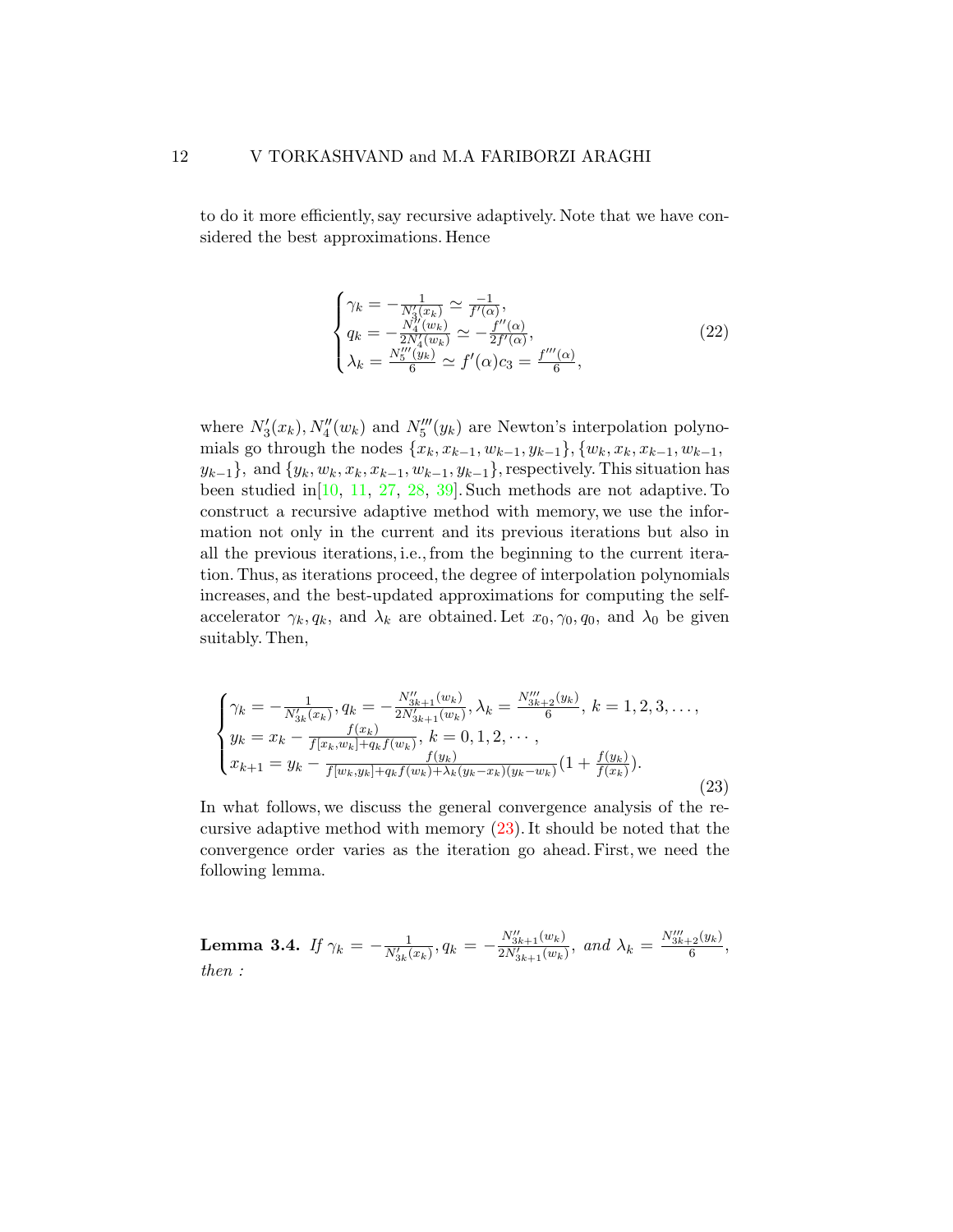$$
(1 + \gamma_k f'(\alpha)) \sim \prod_{s=0}^{k-1} e_s e_{s,w} e_{s,y},\tag{24}
$$

$$
(c_2 + q_k) \sim \prod_{s=0}^{k-1} e_s e_{s,w} e_{s,y},
$$
\n(25)

$$
(\lambda_k + f'(\alpha)q^2(1 + \gamma_k f'(\alpha)) + f'(\alpha)c_2(2q(2 + \gamma_k f'(\alpha)) + (3 + \gamma_kf'(\alpha))c_2) - f'(\alpha)c_3) \sim \prod_{s=0}^{k-1} e_s e_{s,w} e_{s,y},
$$
\n(26)

where  $e_s = x_s - \alpha$ ,  $e_{s,w} = w_s - \alpha$ ,  $e_{s,y} = y_s - \alpha$ .

**Proof.** The proof is similar to Lemmas 2.1 and 2.2 in [\[44\]](#page-30-4).  $\Box$ 

**Theorem 3.5.** Let  $x_0$  be a suitable initial guess to the simple root  $\alpha$ of  $f(x) = 0$ . Also, suppose the initial values  $\gamma_0, q_0,$  and  $\lambda_0$  are chosen appropriately. Then the R-order of the recursive adaptive method with memory  $(23)$  can be obtained from the following system of nonlinear equations:

<span id="page-12-0"></span>
$$
\begin{cases}\nr^k p_1 - (1 + p_1 + p_2)(1 + r + r^2 + r^3 + \dots + r^{k-1}) - r^k = 0, \\
r^k p_2 - 2(1 + p_1 + p_2)(1 + r + r^2 + r^3 + \dots + r^{k-1}) - 2r^k = 0, \\
r^{k+1} - 4(1 + p_1 + p_2)(1 + r + r^2 + r^3 + \dots + r^{k-1}) - 4r^k = 0,\n\end{cases}
$$
\n(27)

where r,  $p_1$  and  $p_2$  are the order of convergence of the sequences  $\{x_k\}, \{w_k\},\$ and  $\{y_k\}$ , respectively. Also, k, indicates the number of iterations.

**Proof.** Let  $\{x_k\}, \{w_k\}, \text{and } \{y_k\}$ , be convergent with orders r,  $p_1$ , and p2,

respectively. Then:

$$
\begin{cases} e_{k+1} \sim e_k^r \sim e_{k-1}^{r^2} \sim \ldots \sim e_0^{r^{k+1}}, \\ e_{k,w} \sim e_k^{p_1} \sim e_{k-1}^{p_1} \sim \ldots \sim e_0^{p_1 r^k}, \\ e_{k,y} \sim e_k^{p_2} \sim e_{k-1}^{p_2 r} \sim \ldots \sim e_0^{p_2 r^k}, \end{cases} (28)
$$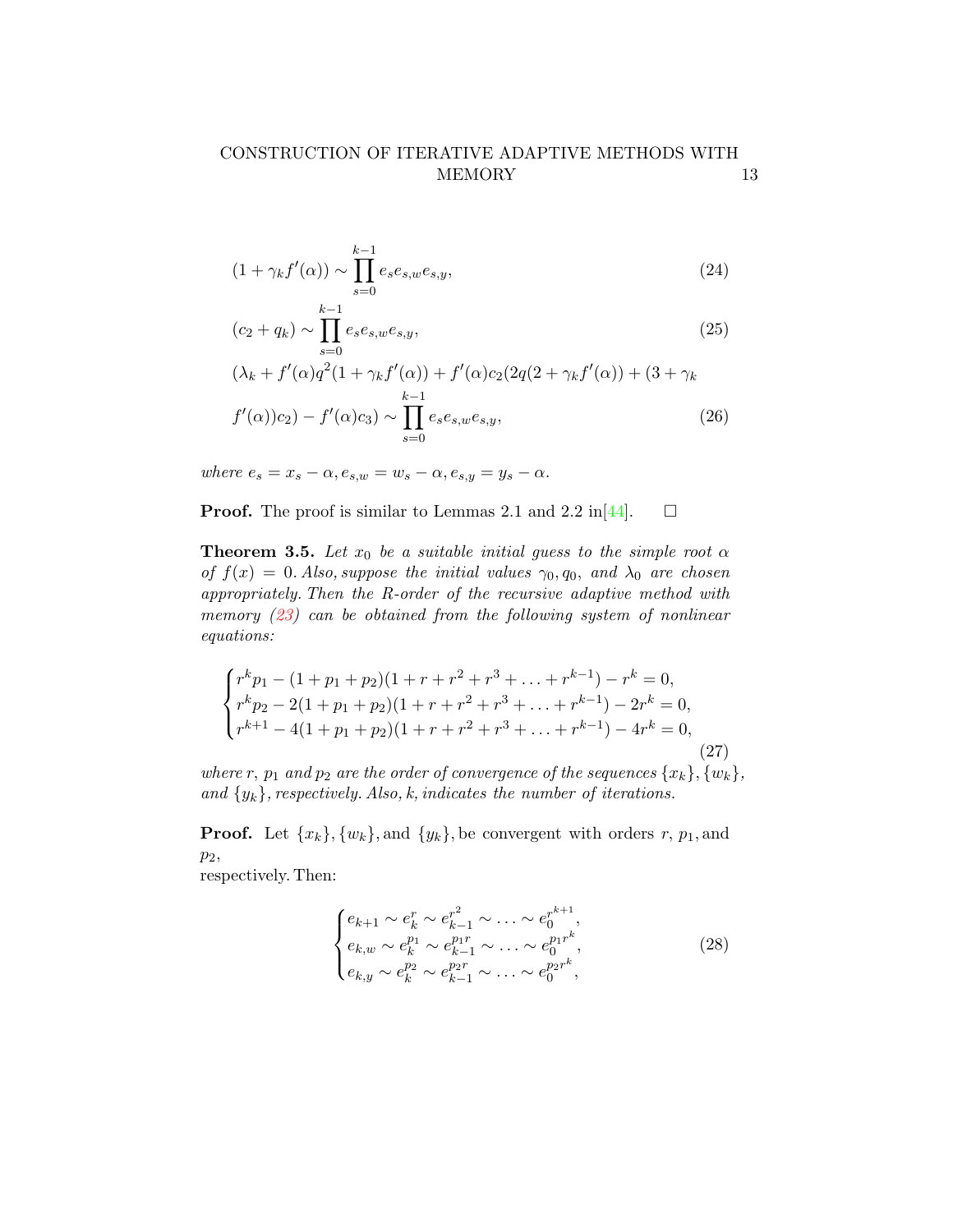where  $e_k = x_k - \alpha$ ,  $e_{k,w} = w_k - \alpha$  and  $e_{k,y} = y_k - \alpha$ . Now, by Lemma [\(3.4\)](#page-11-1)

and Eq  $(27)$ , we obtain

$$
(1 + \gamma_k f'(\alpha)) \sim \prod_{s=0}^{k-1} e_s e_{s,w} e_{s,y} = (e_0 e_{0,w} e_{0,y}) \dots (e_{k-1} e_{k-1,w} e_{k-1,y})
$$
  

$$
= (e_0 e_0^{p_1} e_0^{p_2}) (e_0^r e_0^{p_1 r} e_0^{p_2 r}) \dots (e_0^{r^{k-1}} e_0^{r^{k-1} p_1} e_0^{r^{k-1} p_2})
$$
  

$$
= e_0^{(1+p_1+p_2)+(1+p_1+p_2)r + \dots + (1+p_1+p_2)r^{k-1}}
$$
  

$$
= e_0^{(1+p_1+p_2)(1+r+\dots+r^{k-1})}.
$$
 (29)

Similarly, we get :

<span id="page-13-1"></span><span id="page-13-0"></span>
$$
(q_k + c_2) \sim e_0^{(1+p_1+p_2)(1+r+\ldots+r^{k-1})},\tag{30}
$$

and

$$
(\lambda_k + f'(\alpha)q^2(1 + \gamma_k f'(\alpha)) + f'(\alpha)c_2(2q(2 + \gamma_k f'(\alpha)) + (3 + \gamma_k f'(\alpha)))
$$
  

$$
c_2) - f'(\alpha)c_3) \sim e_0^{(1 + p_1 + p_2)(1 + r + \dots + r^{k-1})}.
$$
 (31)

By considering the errors of  $w_k, y_k$ , and  $x_{k+1}$  in Eq. [\(27\)](#page-12-0), and Eqs. [\(29\)](#page-13-0)-[\(31\)](#page-13-1), we conclude:

<span id="page-13-4"></span><span id="page-13-3"></span><span id="page-13-2"></span>
$$
e_{k,w} \sim (1 + \gamma_k f'(\alpha)) e_k \sim e_0^{(1+p_1+p_2)(1+r+\ldots+r^{k-1})} e_0^{r^k}, \tag{32}
$$

$$
e_{k,y} \sim (1 + \gamma_k f'(\alpha)) (q_k + c_2) e_k^2 \sim e_0^{((1 + p_1 + p_2)(1 + r + \dots + r^{k-1}))^2} e_0^{2r^k}, \quad (33)
$$

$$
e_{k+1} \sim (1 + \gamma_k f'(\alpha))^2 (q_k + c_2)(\lambda_k + f'(\alpha)q^2 (1 + \gamma_k f'(\alpha)) + f'(\alpha)c_2(2q(2 + \gamma_k f'(\alpha))) + (3 + \gamma_k f'(\alpha))c_2) - f'(\alpha)c_3)e_k^4 \sim e_0^{((1 + p_1 + p_2)(1 + r + \ldots + r^{k-1}))^4} e_0^{4r^k}.
$$
\n(34)

To obtain the desired result, it is enough to match the right-hand-side of the Eqs.  $(27)$ ,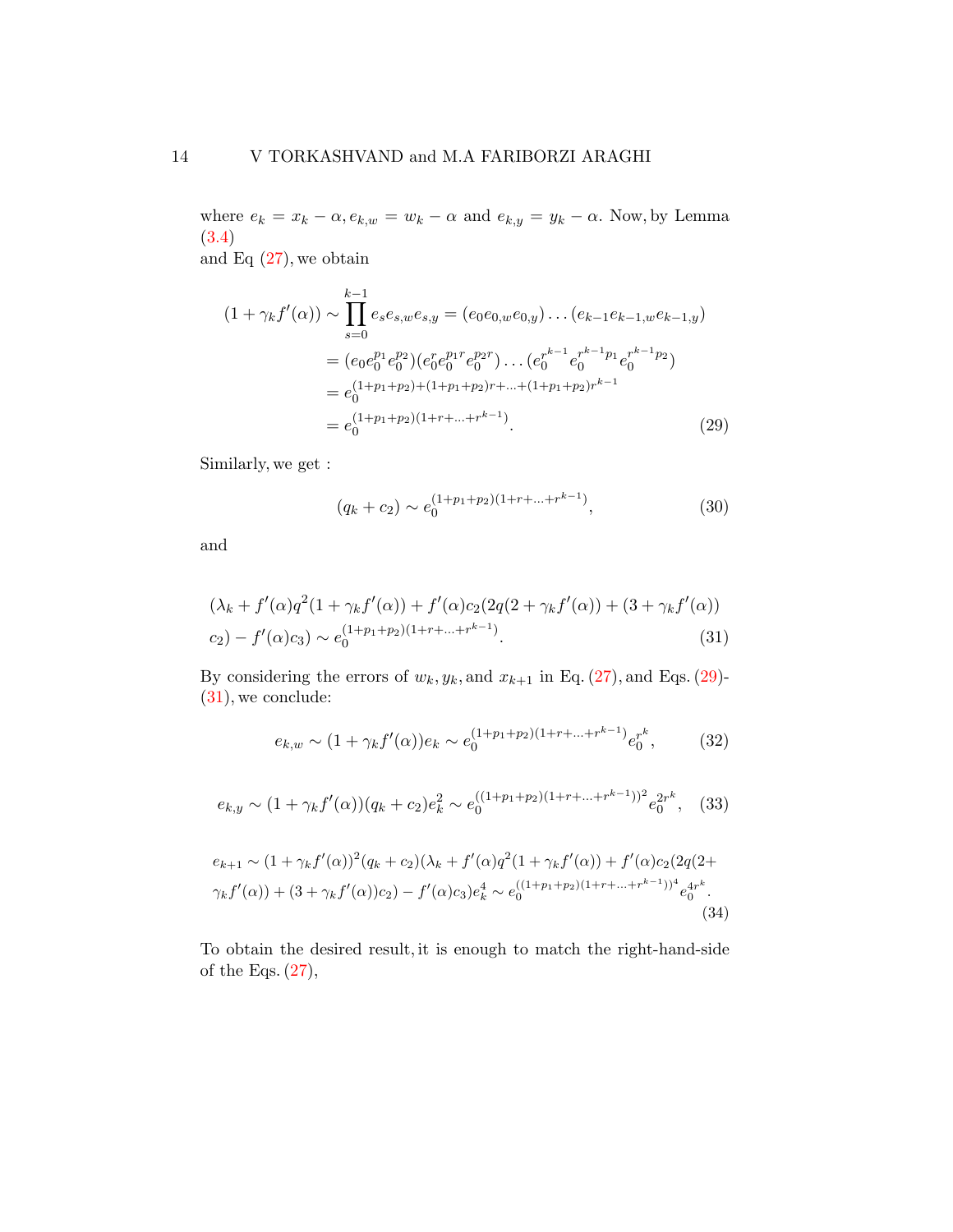[\(32\)](#page-13-2), [\(33\)](#page-13-3), and [\(34\)](#page-13-4). Then

$$
\begin{cases}\nr^k p_1 - (1 + p_1 + p_2)(1 + r + r^2 + r^3 + \dots + r^{k-1}) - r^k = 0, \ k = 1, 2, \dots, \\
r^k p_2 - 2(1 + p_1 + p_2)(1 + r + r^2 + r^3 + \dots + r^{k-1}) - 2r^k = 0, \\
r^{k+1} - 4(1 + p_1 + p_2)(1 + r + r^2 + r^3 + \dots + r^{k-1}) - 4r^k = 0.\n\end{cases}
$$

This completes the proof of the Theorem.  $\Box$ 

**Remark 3.6.** Positive solution of system  $(23)$ ,  $(k = 1)$ , is specified through (It been shown by TAM7):  $p_1 = \frac{1}{8}$  $(23)$ ,  $(K = 1)$ , is specified<br> $\frac{1}{8}(7 + \sqrt{65}) \approx 1.88, p_2 =$ 1  $\frac{1}{4}(7+\sqrt{65}) \simeq 3.76$  and  $r = \frac{1}{2}$  $p_1 - \frac{1}{8}(1 + \sqrt{65}) \approx 7.53$ . Therefore, the convergence order of the new method with memory  $(23)$  is at least 7.5311. And, if  $k = 2$ , we obtain the order of convergence:  $p_1 \approx 1.98612$ ,  $p_2 \approx$ 3.97225 and  $r \simeq 7.94449$ . Also,  $k = 3$ , the system of equations[\(27\)](#page-12-0) has the solution:  $p_1 \approx 1.99829, p_2 \approx 3.99657$  and  $r \approx 7.99315$ . Likewise, for  $k = 4$ , we obtain the order of convergence:

$$
p_1 \simeq 1.99979, \ p_2 \simeq 3.99957 \ and \ r \simeq 7.99915 \tag{35}
$$

(been shown by TAM8). In this case the efficiency index is  $7.99915^{\frac{1}{3}}$  =  $1.99993 \cong 2$  which shows that our developed method compets all the existing methods with memory.

#### 3.3 Three-steps adaptive method

This Section introduced a new efficient adaptive method with memory.We continued as before and developed a three steps method with memory with the best efficiency index. Indeed, we achieve efficiency index 2. Also, note that we have considered the best approximations [\(8\)](#page-5-1). Hence

$$
\begin{cases}\n\gamma_k = -\frac{1}{N_1'(x_k)} \simeq \frac{-1}{f'(\alpha)},\\ \nq_k = -\frac{N_5'(w_k)}{2N_5'(w_k)} \simeq -\frac{f''(\alpha)}{2f'(\alpha)},\\ \n\lambda_k = \frac{N_6''(y_k)}{6} \simeq f'(\alpha)c_3 = \frac{f'''(\alpha)}{6},\\ \n\beta_k = \frac{N_7'''(z_k)}{24} \simeq f'(\alpha)c_4 = \frac{f''''(\alpha)}{24}.\n\end{cases} (36)
$$

where  $N_4'(x_k)$ ,  $N_5''(w_k)$ ,  $N_6'''(y_k)$  and  $N_7''''(z_k)$  are Newton's interpolation polynomials go through the nodes  $\{x_k, x_{k-1}, w_{k-1}, y_{k-1}, z_{k-1}\},\$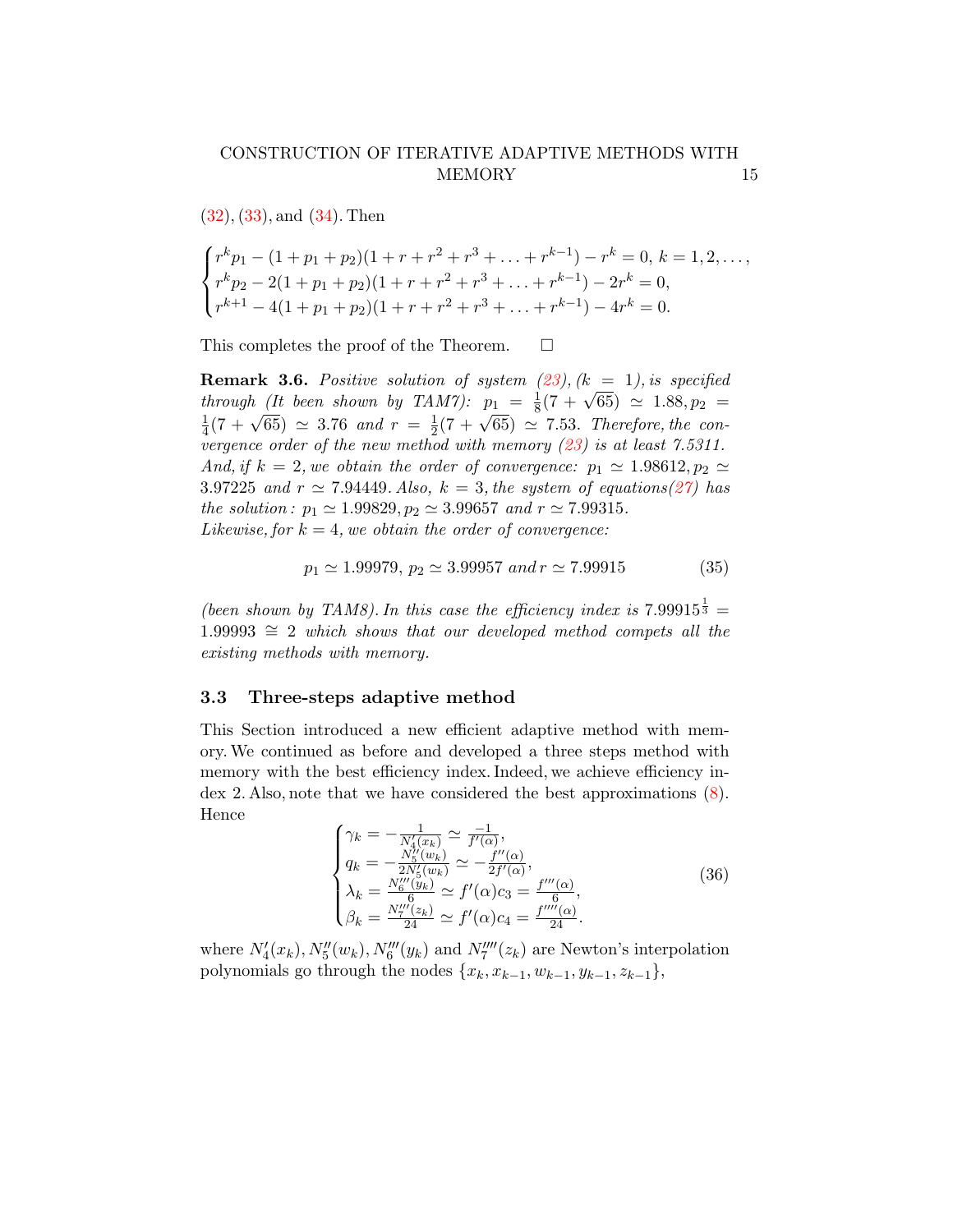#### 16 V TORKASHVAND and M.A FARIBORZI ARAGHI

 $\{w_k, x_k, x_{k-1}, w_{k-1}, y_{k-1}, z_{k-1}\}, \{y_k, w_k, x_k, x_{k-1}, w_{k-1}, y_{k-1}, z_{k-1}\},$ and  $\{z_k y_k, w_k, x_k, x_{k-1}, w_{k-1}, y_{k-1}, z_{k-1}\}$ , respectively. The degree of interpolation polynomials increases, and the best-updated approximations for computing the self-accelerator  $\gamma_k, q_k, \lambda_k$  and  $\beta_k$  are obtained. Now, we can present the first three-step adaptive memory method as follows:(Let  $w_0 = x_0 + \gamma_0 f(x_0), x_0, \gamma_0, q_0, \lambda_0$  and  $\beta_0$  be given suitably.)

<span id="page-15-0"></span>
$$
\begin{cases}\n\gamma_k = -\frac{1}{N'_{4k}(x_k)}, q_k = -\frac{N''_{4k+1}(w_k)}{2N'_{4k+1}(w_k)}, \lambda_k = \frac{N''_{4k+2}(y_k)}{6}, \beta_k = \frac{N''_{4k+3}(z_k)}{24}, k = 1, 2, 3, ..., \\
w_k = x_k + \gamma_k f(x_k), y_k = x_k - \frac{f(x_k)}{f(x_k, w_k) + q_k f(w_k)}, k = 0, 1, 2, ..., \\
z_k = y_k - \frac{f(y_k)}{f(y_k, x_k) + f(w_k, x_k, y_k)(y_k - x_k) + \lambda_k (y_k - x_k)(y_k - w_k)}, \\
x_{k+1} = z_k - \frac{f(x_k, z_k) + (f(w_k, x_k, y_k) - f(w_k, x_k, z_k) - f(y_k, x_k, z_k)(x_k - z_k) + \beta_k (z_k - y_k)(z_k - x_k)(z_k - w_k)}{f(x_k, z_k) + (f(w_k, x_k, y_k) - f(w_k, x_k, z_k) - f(y_k, x_k, z_k))(x_k - z_k) + \beta_k (z_k - y_k)(z_k - x_k)}\n\end{cases}
$$
\n(37)

.

In what follows, we discuss the general convergence analysis of the recursive adaptive method with memory [\(37\)](#page-15-0). It should be noted that the convergence order varies as the iteration go ahead.We need the following lemma.

<span id="page-15-1"></span>**Lemma 3.7.** If 
$$
\gamma_k = -\frac{1}{N'_{4k}(x_k)}
$$
,  $q_k = -\frac{N''_{4k+1}(w_k)}{2N'_{4k+1}(w_k)}$ ,  $\lambda_k = \frac{N''_{4k+2}(y_k)}{6}$ , and  $\beta_k = \frac{N''_{4k+3}(z_k)}{24}$ , then :

$$
(1 + \gamma_k f'(\alpha)) \sim \prod_{s=0}^{k-1} e_s e_{s,w} e_{s,y} e_{s,z},
$$
\n(38)

$$
(c_2 + q_k) \sim \prod_{s=0}^{k-1} e_s e_{s,w} e_{s,y} e_{s,z},
$$
\n(39)

$$
(\lambda_k + f'(\alpha)c_2(q_k + c_2) - f'(\alpha)c_3) \sim \prod_{s=0}^{k-1} e_s e_{s,w} e_{s,y} e_{s,z},
$$
\n(40)

$$
(\beta_k + c_2(\lambda_k + f'(\alpha)c_2(q_k + c_2) - f'(\alpha)c_3) - f'(\alpha)c_4) \sim \prod_{s=0}^{k-1} e_s e_{s,w} e_{s,y} e_{s,z},
$$
\n(41)

where  $e_s = x_s - \alpha, e_{s,w} = w_s - \alpha, e_{s,y} = y_s - \alpha, e_{s,z} = z_s - \alpha.$ **Proof.** The proof is similar to Lemma 1 in [\[44\]](#page-30-4).  $\Box$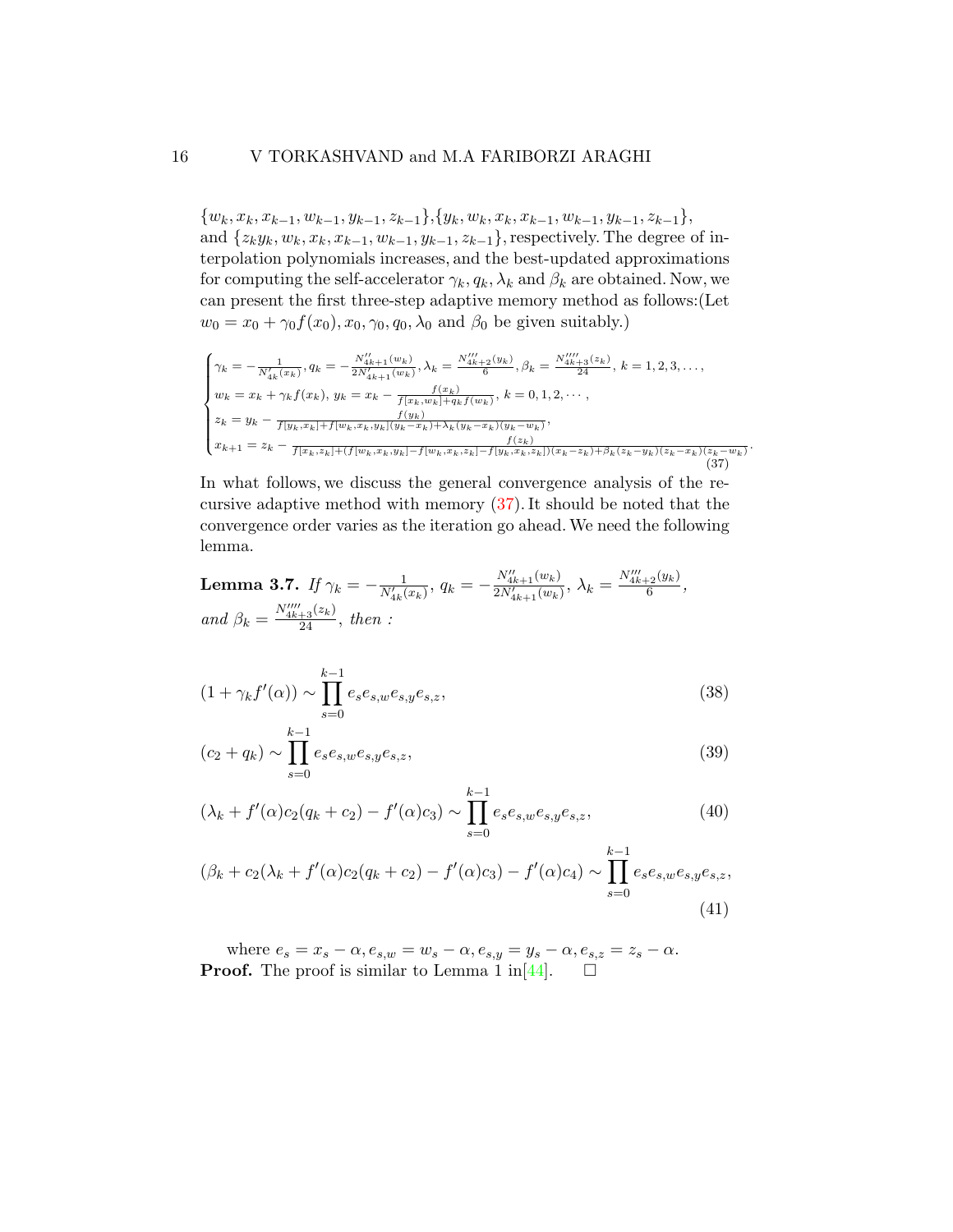**Theorem 3.8.** Let  $x_0$  be a suitable initial guess to the simple root  $\alpha$ of  $f(x) = 0$ . Also, suppose the initial values  $\gamma_0$ ,  $q_0$ ,  $\lambda_0$ , and  $\beta_0$  are chosen appropriately.

Then the R-order of the recursive adaptive method with memory  $(37)$ can be obtained from the following system of nonlinear equations:

<span id="page-16-2"></span>
$$
\begin{cases}\nr^k p_1 - (1 + p_1 + p_2 + p_3)(1 + r + r^2 + r^3 + \dots + r^{k-1}) - r^k = 0, \\
r^k p_2 - 2(1 + p_1 + p_2 + p_3)(1 + r + r^2 + r^3 + \dots + r^{k-1}) - 2r^k = 0, \\
r^k p_3 - 4(1 + p_1 + p_2 + p_3)(1 + r + r^2 + r^3 + \dots + r^{k-1}) - 4r^k = 0, \\
r^{k+1} - 8(1 + p_1 + p_2 + p_3)(1 + r + r^2 + r^3 + \dots + r^{k-1}) - 8r^k = 0, \\
(42)\n\end{cases}
$$

where  $r, p_1, p_2,$  and  $p_3$  are the order of convergence of the sequences  ${x_k}, {w_k},$ 

 $\{y_k\}$ , and  $\{z_k\}$ , respectively. Also, k, indicates the number of iterations.

**Proof.** Let  $\{x_k\}, \{w_k\}, \{y_k\}$  and  $\{z_k\}$  be convergent with orders r,  $p_1, p_2$ and  $p_3$  respectively. Then:

<span id="page-16-0"></span>
$$
\begin{cases} e_{k+1} \sim e_k^r \sim e_{k-1}^{r^2} \sim \ldots \sim e_0^{r^{k+1}}, \\ e_{k,w} \sim e_k^{p_1} \sim e_{k-1}^{rp_1} \sim \ldots \sim e_0^{p_1 r^k}, \\ e_{k,y} \sim e_k^{p_2} \sim e_{k-1}^{rp_2} \sim \ldots \sim e_0^{p_2 r^k}, \\ e_{k,z} \sim e_k^{p_3} \sim e_{k-1}^{rp_3} \sim \ldots \sim e_0^{p_3 r^k}, \end{cases} (43)
$$

where  $e_k = x_k - \alpha$ ,  $e_{k,w} = w_k - \alpha$ ,  $e_{k,y} = y_k - \alpha$  and  $e_{k,z} = z_k - \alpha$ . Now, by Lemma  $(3.7)$  and Eq.  $(43)$ , we obtain

$$
(1 + \gamma_k f'(\alpha)) \sim \prod_{s=0}^{k-1} e_s e_{s,w} e_{s,y} e_{s,z} = (e_0 e_{0,w} e_{0,y} e_{0,z}) \dots (e_{k-1} e_{k-1,w} e_{k-1,y} e_{k-1,z})
$$
  

$$
= (e_0 e_0^{p_1} e_0^{p_2} e_0^{p_3}) (e_0^r e_0^{p_1 r} e_0^{p_2 r} e_0^{p_3 r}) \dots (e_0^{r^{k-1}} e_0^{r^{k-1} p_1} e_0^{r^{k-1} p_2} e_0^{r^{k-1} p_3})
$$
  

$$
= e_0^{(1+p_1+p_2+p_3)+(1+p_1+p_2+p_3)r + \dots + (1+p_1+p_2+p_3)r^{k-1}}
$$
  

$$
= e_0^{(1+p_1+p_2+p_3)(1+r+ \dots + r^{k-1})}.
$$
 (44)

Similarly, we get

<span id="page-16-1"></span>
$$
(q_k + c_2) \sim e_0^{(1+p_1+p_2+p_3)(1+r+\ldots+r^{k-1})}, \qquad (45)
$$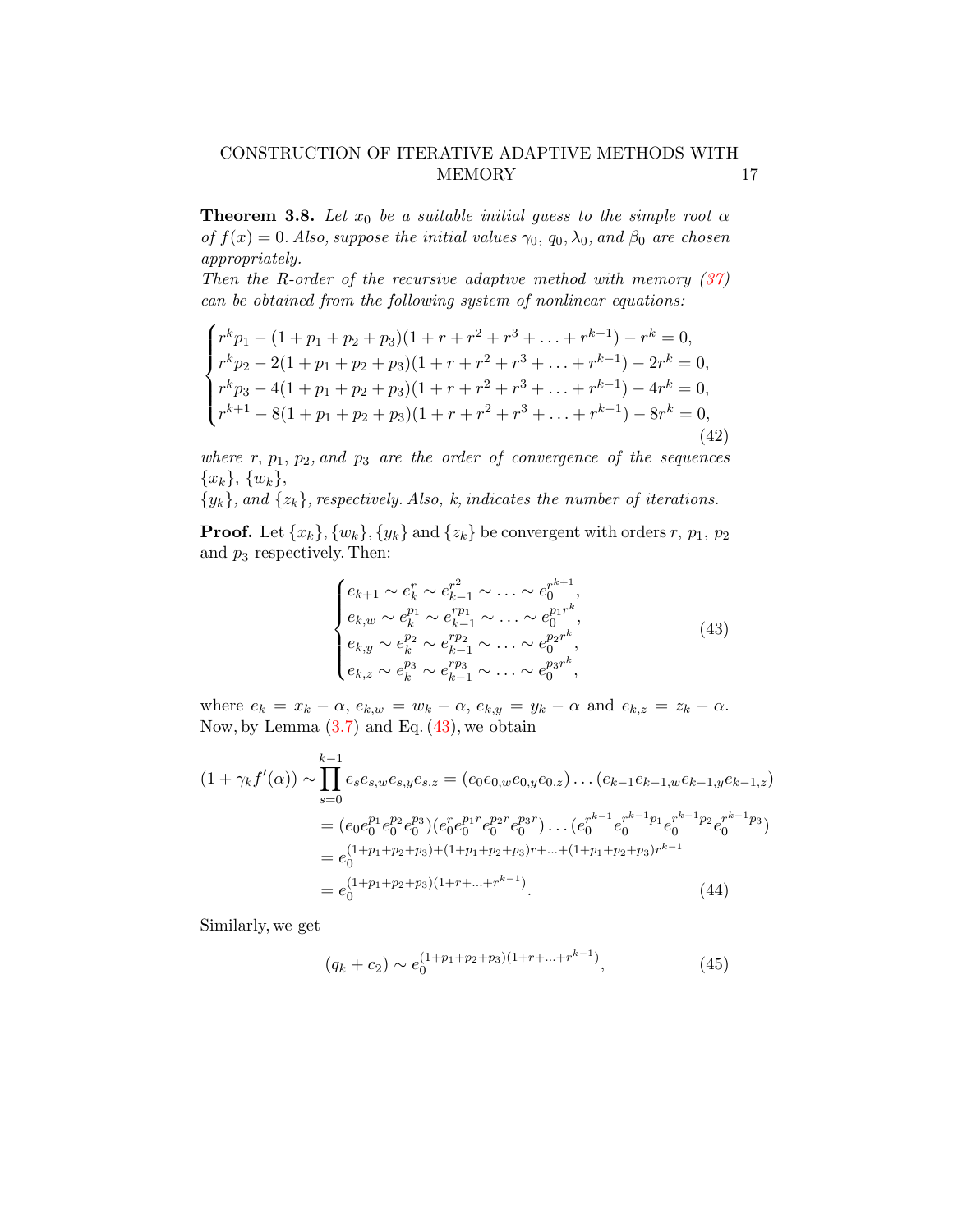and

$$
(\lambda_k + f'(\alpha)c_2(q_k + c_2) - f'(\alpha)c_3) \sim e_0^{(1+p_1+p_2+p_3)(1+r+\ldots+r^{k-1})}, \quad (46)
$$

<span id="page-17-0"></span>
$$
(\beta_k + c_2(\lambda_k + f'(\alpha)c_2(q_k + c_2) - f'(\alpha)c_3) - f'(\alpha)c_4)
$$
  
 
$$
\sim e_0^{(1+p_1+p_2+p_3)(1+r+...+r^{k-1})}.
$$
 (47)

By considering the errors of  $w_k, y_k, z_k$  and  $x_{k+1}$  in Eq. [\(37\)](#page-15-0) and Eqs. [\(44\)](#page-16-1)-[\(47\)](#page-17-0),

we conclude:

<span id="page-17-3"></span><span id="page-17-2"></span><span id="page-17-1"></span>
$$
e_{k,w} \sim (1 + \gamma_k f'(\alpha)) e_k \sim e_0^{(1+p_1+p_2+p_3)(1+r+\ldots+r^{k-1})} e_0^{r^k}, \qquad (48)
$$

$$
e_{k,y} \sim (1 + \gamma_k f'(\alpha))(q_k + c_2)e_k^2 \sim e_0^{((1+p_1+p_2+p_3)(1+r+\ldots+r^{k-1}))^2}e_0^{2r^k},\tag{49}
$$

$$
e_{k,z} \sim (1 + \gamma_k f'(\alpha))^2 (q_k + c_2)(\lambda_k + f'(\alpha)c_2(q_k + c_2) - f'(\alpha)c_3)e_k^4
$$
  
 
$$
\sim e_0^{((1+r_1+r_2+r_3)(1+r+...+r^{k-1}))^4} e_0^{4r^k}, \tag{50}
$$

<span id="page-17-4"></span>
$$
e_{k+1} \sim (1 + \gamma_k f'(\alpha))^4 (q_k + c_2)^2 (\lambda_k + f'(\alpha)c_2(q_k + c_2) - f'(\alpha)c_3)
$$
  

$$
(\beta_k + c_2(\lambda_k + f'(\alpha)c_2(q_k + c_2) - f'(\alpha)c_3) - f'(\alpha)c_4)e_k^8
$$
  

$$
\sim e_0^{((1+p_1+p_2+p_3)(1+r+...+r^{k-1}))^8} e_0^{8r^k}.
$$
 (51)

To obtain the desired result, it is enough to match the right-hand-side of the Eqs.

 $(43), (48), (49), (50)$  $(43), (48), (49), (50)$  $(43), (48), (49), (50)$  $(43), (48), (49), (50)$  $(43), (48), (49), (50)$  $(43), (48), (49), (50)$  $(43), (48), (49), (50)$  and  $(51)$ . Then:

$$
\begin{cases}\nr^k p_1 - (1 + p_1 + p_2 + p_3)(1 + r + r^2 + r^3 + \dots + r^{k-1}) - r^k = 0, \ k \in \mathbb{N} \\
r^k p_2 - 2(1 + p_1 + p_2 + p_3)(1 + r + r^2 + r^3 + \dots + r^{k-1}) - 2r^k = 0, \\
r^k p_3 - 4(1 + p_1 + p_2 + p_3)(1 + r + r^2 + r^3 + \dots + r^{k-1}) - 4r^k = 0, \\
r^{k+1} - 8(1 + p_1 + p_2 + p_3)(1 + r + r^2 + r^3 + \dots + r^{k-1}) - 8r^k = 0.\n\end{cases}
$$

This completes the proof of the Theorem.  $\Box$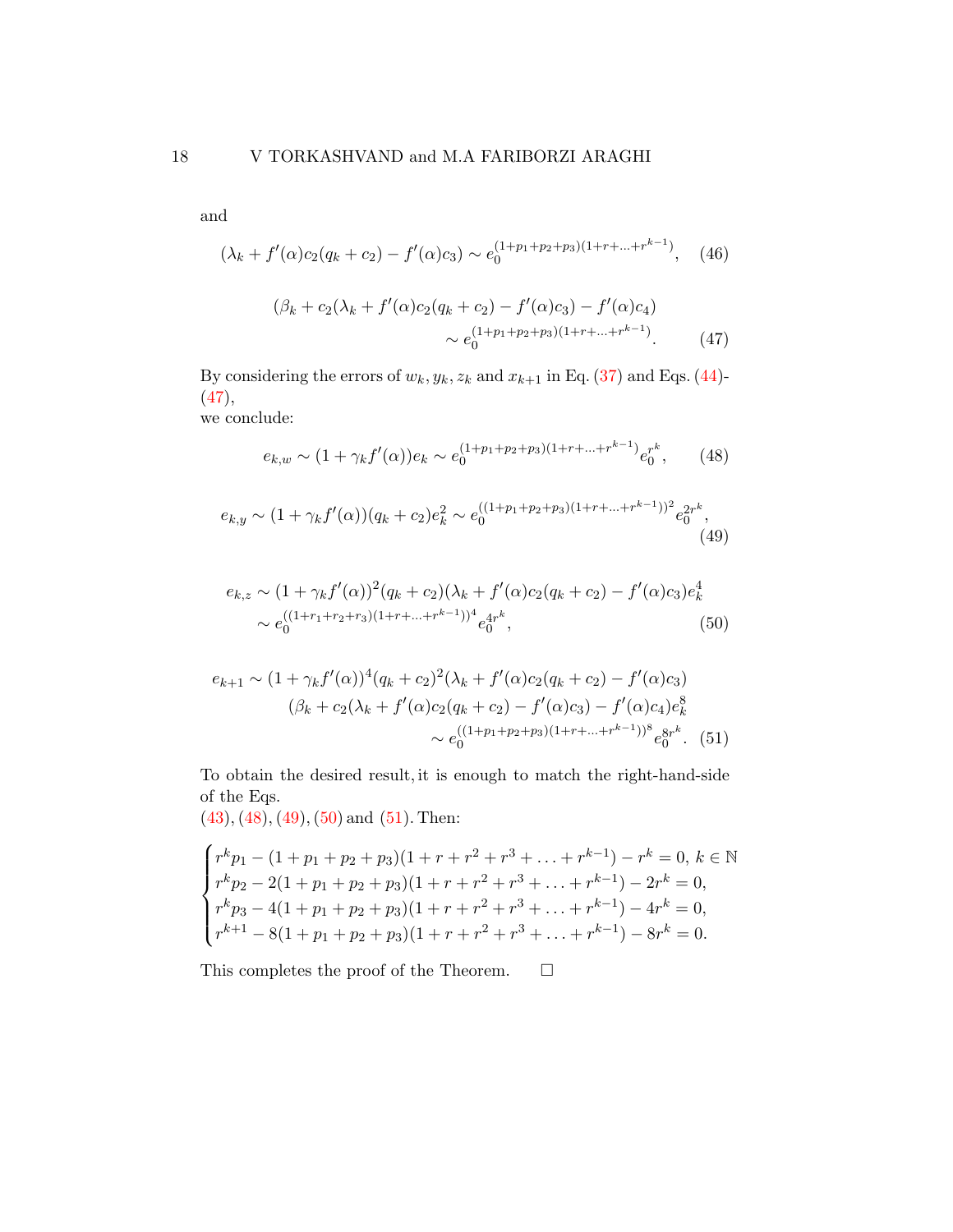**Remark 3.9.**  $k = 1$ , we use the information from the current and the one previous steps. In this case, the order of convergence of the with memory method  $(37)$  can be computed from the following system

$$
\begin{cases}\nrp_1 - (1 + p_1 + p_2 + p_3) - r = 0, \\
rp_2 - 2(1 + p_1 + p_2 + p_3) - 2r = 0, \\
rp_3 - 4(1 + p_1 + p_2 + p_3) - 4r = 0, \\
r^2 - 8(1 + p_1 + p_2 + p_3) - 8r = 0.\n\end{cases}
$$
\n(52)

After solving these equations, we have:  $p_1 = \frac{1}{16}(15+\sqrt{257}) \simeq 1.93945$ ,  $p_2 =$ 1 After solving these equations, we<br>  $\frac{1}{8}(15 + \sqrt{257}) \simeq 3.8789, p_3 = \frac{1}{4}$  $\frac{1}{4}(15 + \sqrt{257}) \simeq 7.7578$  and  $r = \frac{1}{2}$  $\frac{1}{8}$ (15 +  $\sqrt{257}$ )  $\simeq$  3.8789,  $p_3 = \frac{1}{4}$ (15 +  $\sqrt{257}$ )  $\simeq$  7.7578 and  $r = \frac{1}{2}$ (15 +  $\sqrt{257}$   $\simeq$  15.5156.

This special case determines the given result by Lotfi-Assari  $[27]$ .

If  $k = 2$ , we obtain the order of convergence:  $r_1 \approx 1.99632$ ,  $r_2 \approx 3.99265$ ,  $r_3 \simeq 7.9853$  and  $r \simeq 15.9706$ .

And, if  $k = 3$ , The positive real solution [\(42\)](#page-16-2) is:  $p_1 \simeq 1.99977$ ,  $p_2 \simeq$ 3.99954,  $p_3 \simeq 7.99908$  and  $r \simeq 15.9982$ .

Also, for  $k = 4$ , the system [\(42\)](#page-16-2) has the solution : (shown by TAM16)

$$
p_1 = 2, \ p_2 = 4, \ p_3 = 8, \ and \ r = 16. \tag{53}
$$

This shows that the R-order of convergence for  $(37)$  is 16.

**Remark 3.10.** As can be easily seen that the improvement in the order of convergence from 2, 4 and 8 to 4, 8 and 16  $(100\% \text{ of an improve-}$ ment) is attained without any additional functional evaluations, which points to the very high computational efficiency of the proposed methods. Therefore, the efficiency index of the proposed method  $(11)$ ,  $(23)$  and [\(37\)](#page-15-0) is  $4^{1/2} = 8^{1/3} = 16^{1/4} = 2$ .

## 4 Numerical results and comparisons

The errors  $|x_k - \alpha|$  of approximations to the sought zeros, produced by the different methods at the first three iterations are given in Table 2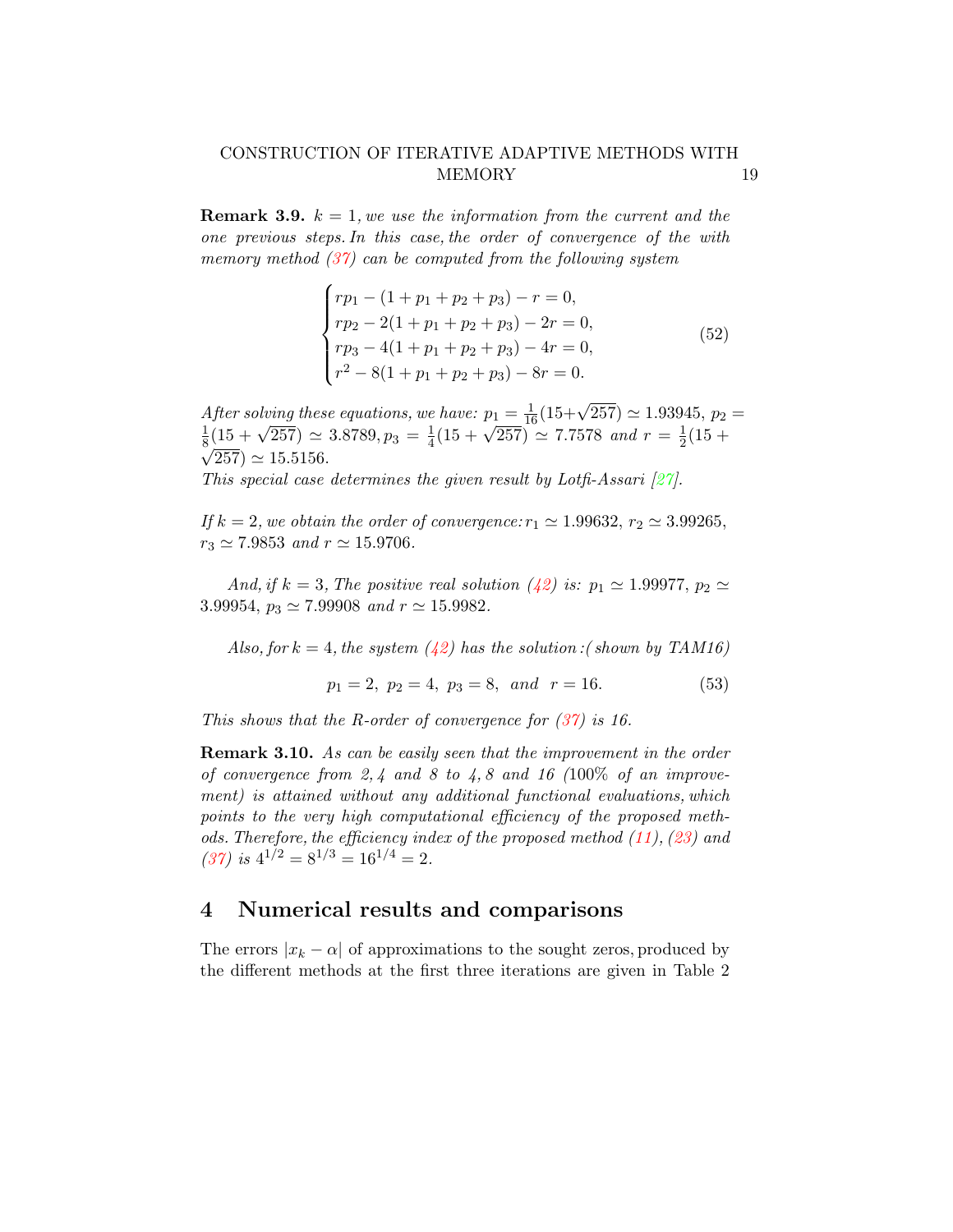where  $m(-n)$  stands for  $m \times 10^{-n}$ . Tables 2 – 4 also include, for each test function, the initial estimation values and the last value of the computational order of convergence  $COC$  [\[18\]](#page-27-9) computed by the expression

$$
COC = \frac{\log|f(x_n)/f(x_{n-1})|}{\log|f(x_{n-1})/f(x_{n-2})|},\tag{54}
$$

The package Mathematica 10, with 5000 arbitrary precision arithmetic, has been used in our computations. Iterative methods with and without memory, for comparing with our proposed scheme has been chosen as comes next.

Four-step without memory Geum et al. order 16 (GKM)[\[17\]](#page-27-2):

$$
\begin{cases}\ny_k = x_k - \frac{f(x_k)}{f'(x_k)}, u_k = \frac{f(y_k)}{f(x_k)}, m_k = \frac{1+2u_k - 4u_k^2}{1-3u_k^2}, k = 0, 1, 2, \dots, \\
z_k = y_k - m_k \frac{f(y_k)}{f'(x_k)}, v_k = \frac{f(z_k)}{f(y_k)}, w_k = \frac{f(z_k)}{f(x_k)}, h_k = \frac{1+2u_k}{1-v_k - 2w_k}, t_k = \frac{f(s_k)}{f(z_k)}, \\
W_k = \frac{1+2u_k}{1-v_k - 2w_k - t_k - 2v_k w_k} - \\
\frac{1}{2}(u_k w_k (6 + 12u_k + 2u_k^2 + 48u_k^3 - 8)) + (-2u_k + 2)w_k^2, \\
s_k = z_k - h_k \frac{f(z_k)}{f'(x_k)}, x_{k+1} = s_k - W_k \frac{f(s_k)}{f'(x_k)}.\n\end{cases} \tag{55}
$$

One-step with memory Dzunic order 3.56 (DM)[\[14\]](#page-27-6):

$$
\begin{cases}\n\gamma_k = \frac{-1}{N_2'(x_k)}, q_k = \frac{N_3''(w_k)}{-2N_3'(w_k)}, k = 1, 2, ..., \\
w_k = x_k - \gamma_k f(x_k), x_{k+1} = x_k - \frac{f(x_k)}{f(x_k, w_k) + q_k f(w_k)}, k = 0, 1, 2, .... \n\end{cases}
$$
\n(56)

One-step Abbasbandy's method order 3 (AM) [\[1\]](#page-26-0):

$$
x_{k+1} = x_k - \frac{f(x_k)}{f'(x_k)} - \frac{f^2(x_k)f''(x_k)}{2f'^3(x_k)} + \frac{f^3(x_k)f''(x_k)}{2f'^5(x_k)}.
$$
 (57)

Two-step with memory Soleymani et al. order 7.22 (SLTKM) [\[39\]](#page-29-9):

$$
\begin{cases}\n\gamma_k = -\frac{1}{N_3'(x_k)}, q_k = -\frac{N_4''(w_k)}{2N_4'(w_k)}, \lambda_k = \frac{N_5'''(w_k)}{6}, k = 1, 2, 3, \dots, \\
y_k = x_k - \frac{f(x_k)}{f(x_k, w_k) + q_k f(w_k)}, k = 0, 1, 2, \dots, \\
x_{k+1} = y_k - \frac{f(y_k)}{f(w_k, y_k) + q_k f(w_k) + \lambda_k (y_k - x_k)(y_k - w_k)}(1 + \frac{f(y_k)}{f(x_k)}).\n\end{cases}
$$
\n(58)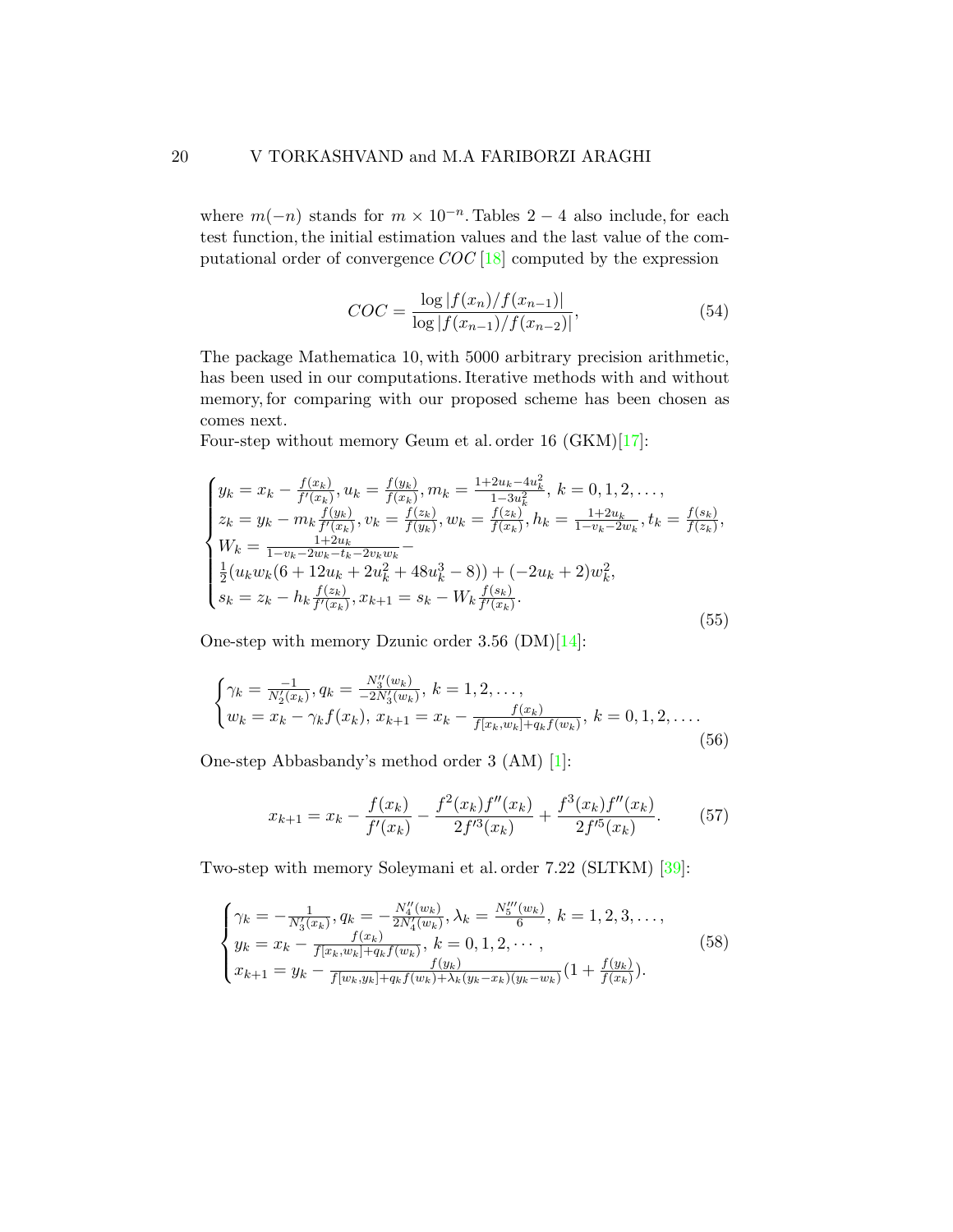Three-step without memory Thukral-Petkovic. order 8 (TPM)[\[41\]](#page-29-7):

$$
\begin{cases}\ny_k = x_k - \frac{f(x_k)}{f'(x_k)}, u_k = \frac{f(y_k)}{f(x_k)}, k = 0, 1, 2, \dots, \\
z_k = y_k - \frac{f(y_k)}{f'(x_k)} \frac{f(x_k) + bf(y_k)}{f(x_k) + (b-2)f(y_k)}, \\
\phi_k = 1 + 2u_k + (5 - 2b)u_k^2 + (2b^2 - 12b + 12)u_k^3, \\
x_{k+1} = z_k - \frac{f(z_k)}{f'(x_k)}(\phi_k + \frac{f(z_k)}{f(y_k) - af(z_k)} + \frac{4f(z_k)}{f(x_k)}).\n\end{cases} (59)
$$

Table 1 lists the exact roots  $\alpha$  and initial approximations  $x_0$ . Tables 2−4 show that the proposed methods compete with the previous methods. Besides, its efficiency index is much better than the previous works. In other words, TAM4, TAM7, TAM8, and TAM16 have efficiency indices  $4^{\frac{1}{2}} = 2, 7.53^{\frac{1}{3}} \approx 1.96, 8^{\frac{1}{3}} = 2$  and  $16^{\frac{1}{4}} = 2$ , respectively. To check the effectiveness of the proposed iterative methods.We have considered tenthtest nonlinear functions. All the numerical computations are carried out on the computer algebra system MATHEMATICA 10 using 3000 digits floating-point arithmetic. The results of comparisons are given in Tables 2−4. The errors  $|x_k-\alpha|$  of approximations to the sought zeros, produced by the different methods at the first, two, and three iterations. These tables also include, for each test function, the initial estimation values and the last value of the computational order of convergence in companion with convergence rate and EI each method. A comparison between without-memory, with-memory and adaptive methods in terms of the maximum convergence order alongside the number of steps per cycle has been given in Figure. 1.

| Nonlinear function                                                           | Zero                  | Initial guess  |
|------------------------------------------------------------------------------|-----------------------|----------------|
| $f_1(x) = t \log(1 + x \sin(x)) + e^{-1 + x^2 + x \cos(x)} \sin(\pi x)$      | $\alpha = 0$          | $x_0 = 0.6$    |
| $f_2(x) = 1 + \frac{1}{x^4} - \frac{1}{x} - x^2$                             | $\alpha=1$            | $x_0 = 1.4$    |
| $f_3(x) = e^{x^3 - x} - \cos(x^2 - 1) + x^3 + 1$                             | $\alpha = -1$         | $x_0 = -1.65$  |
| $f_4(x) = \frac{-5x^2}{2} + x^4 + x^5 + \frac{1}{1+x^2}$                     | $\alpha=1$            | $x_0 = 1.5$    |
| $f_5(x) = \log(1 + x^2) + e^{-3x + x^2} \sin(x)$                             | $\alpha = 0$          | $x_0 = 0.5$    |
| $f_6(x) = x \log(1 - \pi + x^2) - \frac{1+x^2}{1+x^3} \sin(x^2) + \tan(x^2)$ | $\alpha = \sqrt{\pi}$ | $x_0 = 1.7$    |
| $f_7(x) = x^3 + 4x^2 - 10$                                                   | $\alpha=1$            | $x_0 = 1.3652$ |

Table 1: Test functions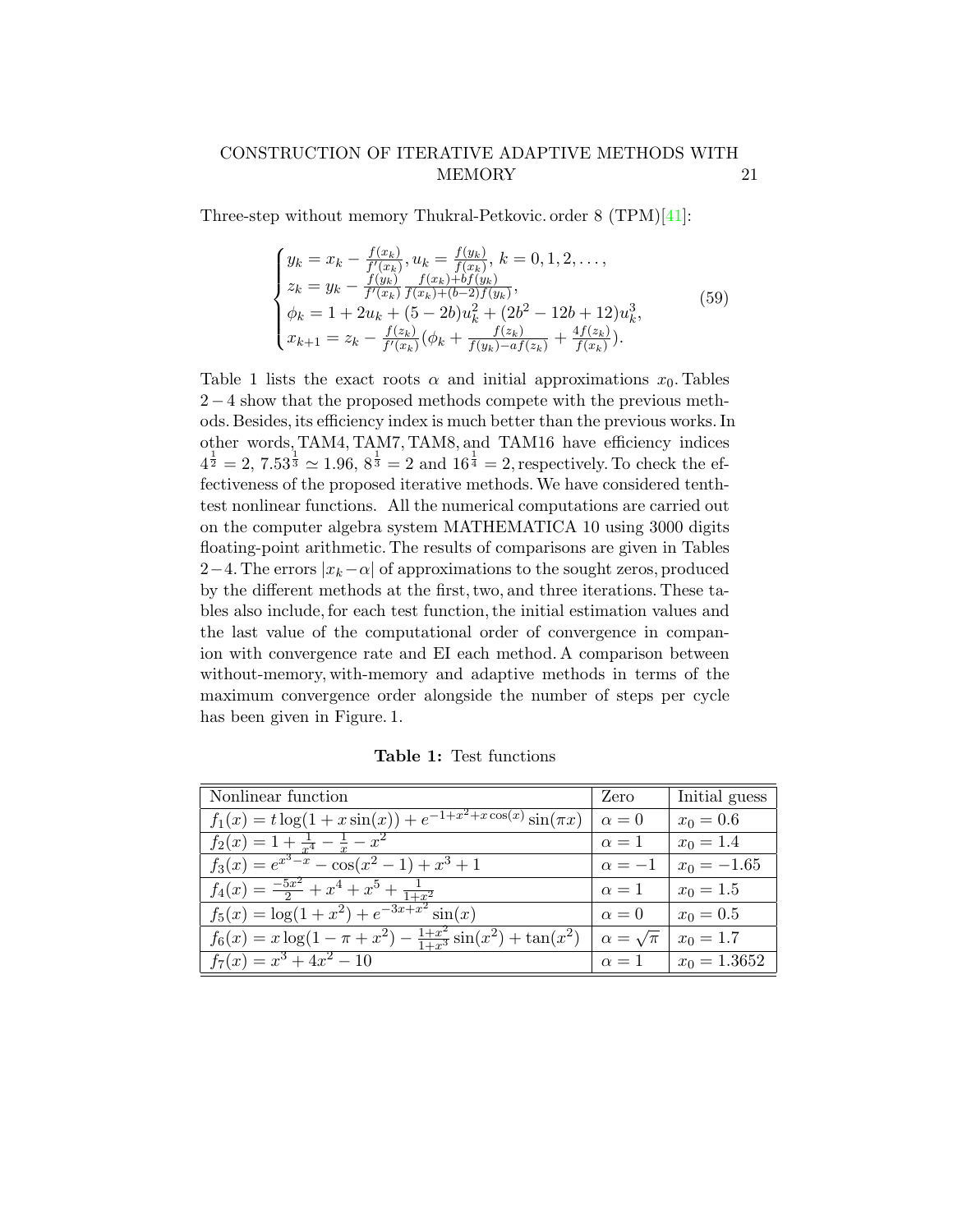

Figure 1: Comparison of methods without memory, with memory and adaptive  $(\% 25, \% 50, \% 75, \text{ and } \% 100 \text{ of improvements})$  in terms of highest possible convergence order.

# 5 Conclusion

In this study, we have increased convergence - order methods 2, 4 and 8 without imposing new evaluation on different recursive methods, with a convergence order of 4, 8 and 16, 100% improvement, respectively. To this end, based on Newton's interpolation, the parameters of self-evaluation are interpolated. The numerical results show that the proposed method is very useful to find an acceptable approximation of the exact solution of nonlinear equations, especially when the function is non-differentiable. Table 2 compares one-step iterative with and without memory and the proposed method on functions  $f_i(t)$ ,  $i = 1, 2, \ldots, 7$ . Similarly, Table 3 compares two-step iterative methods. Also, Table 4 compares three- and four-step iterative methods with the proposed schemes. The last column of Tables shows the efficiency index defined by  $EI = COC^{1/n}$ , which is asymptotically 2. In other words, the proposed adaptive method with memory  $(11)$ ,  $(23)$ , and  $(37)$  show behavior as optimal *n*-point methods without memory. Therefore, we have developed a family iterative methods adaptive with memory which have efficiency index 2. The efficiency index of the proposed adaptive family with memory is  $4^{\frac{1}{2}} = 8^{\frac{1}{3}} =$  $16^{\frac{1}{4}} = 2$ , which is much better than optimal one-,..., five-point optimal methods without-memory having efficiency indexes  $2^{1/2} \simeq 1.414, 4^{1/3} \simeq$  $1.587, 8^{1/4} \simeq 1.681, 16^{1/5} \simeq 1.741, 32^{1/6} \simeq 1.781, 64^{1/7} \simeq 1.811,$  respectively. Adaptive methods with memory have minimum evaluation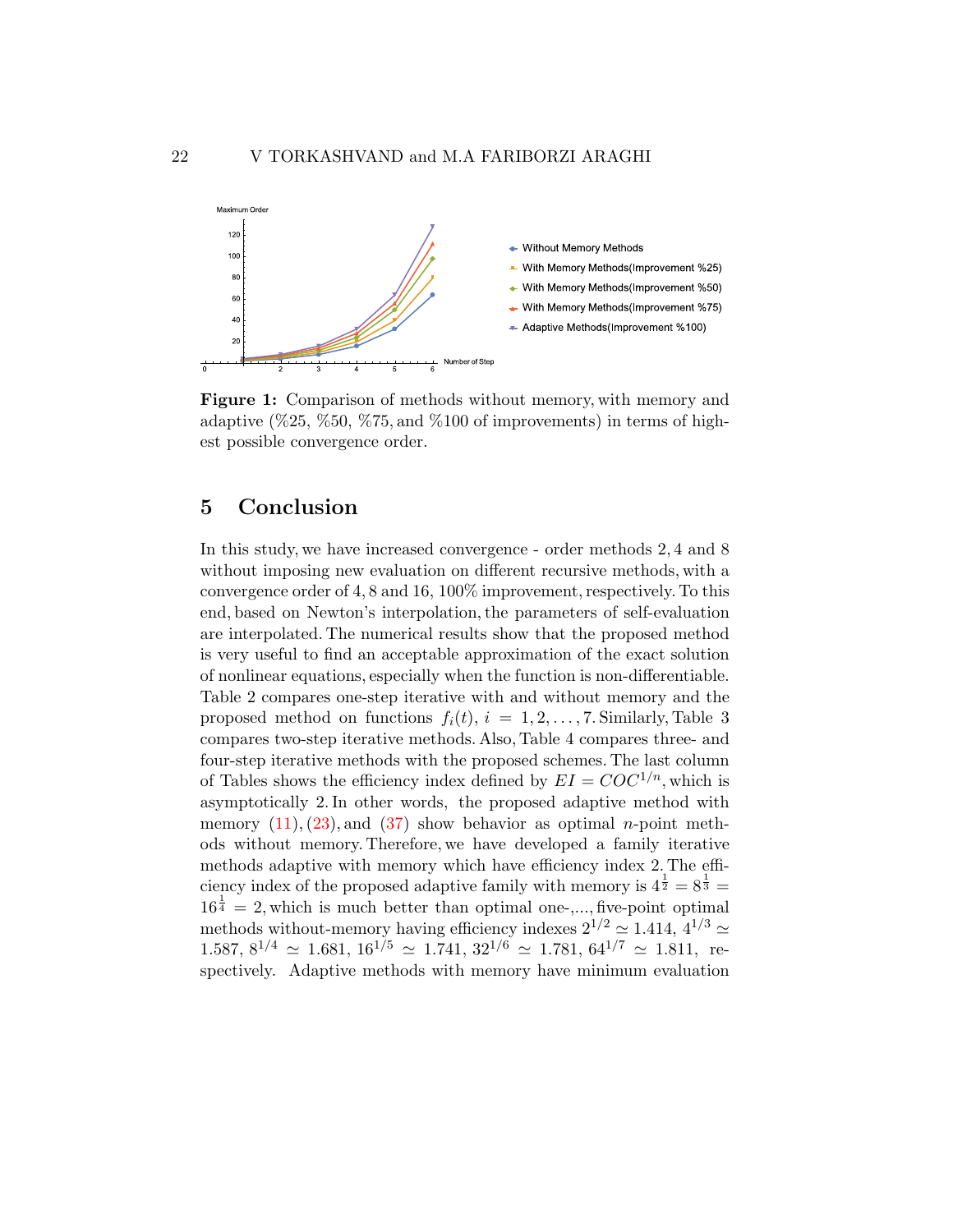function, not evaluation derivative, and most efficiency index, hence, competes with existing methods with- and without memory.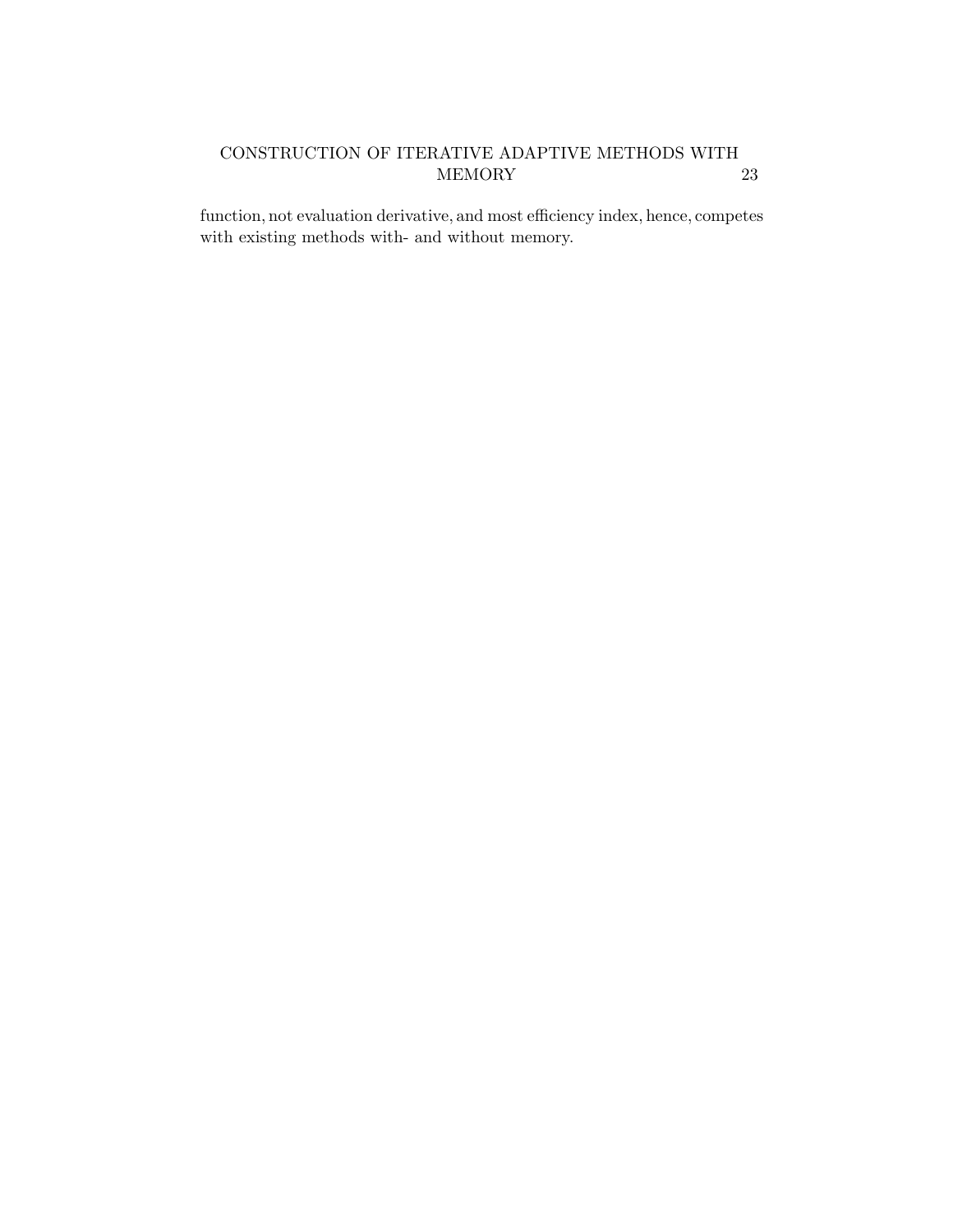Table 2: Comparison of the absolute error of proposed method with one-step methods at first, second and third iterations for the test functions

| $f_1(x) = x \log(1 + x \sin(x)) + e^{-1 + x^2 + x \cos(x)} \sin(\pi x), \alpha = 0, x_0 = 0.6, q_0 = \gamma_0 = 0.1$               |                 |                                                                  |                          |            |         |
|------------------------------------------------------------------------------------------------------------------------------------|-----------------|------------------------------------------------------------------|--------------------------|------------|---------|
| Methods                                                                                                                            | $ x_1-\alpha $  | $ x_2-\alpha $                                                   | $ x_3-\alpha $           | COC        | ΕI      |
| AM $[1]$                                                                                                                           | 0.60000(0)      | 0.44377(0)                                                       | 0.10028(0)               | 3.0000     | 1.44225 |
| DM[14]                                                                                                                             | 0.60000(0)      | 0.36450(0)                                                       | $0.54166(-1)$            | 3.4590     | 1.85984 |
| TM[46]                                                                                                                             | 0.60000(0)      | 0.47811(0)                                                       | $0.56230(-1)$            | 2.3950     | 1.54758 |
| $TAM4(11) k=4$                                                                                                                     | 0.36450(0)      | $0.54166(-1)$                                                    | $0.23973(-5)$            | 4.0148     | 2.00370 |
| $f_2(x) = 1 + \frac{1}{x^4}$                                                                                                       |                 | $\frac{1}{x} - x^2, \alpha = 1, x_0 = 1.4, q_0 = \gamma_0 = 0.1$ |                          |            |         |
| AM $[1]$                                                                                                                           | 0.40000(0)      | $0.69117(-1)$                                                    | $0.84282(-3)$            | $3.0000\,$ | 1.44225 |
| DM[14]                                                                                                                             | 0.40000(0)      | $0.46538(-1)$                                                    | $0.12681(-3)$            | $3.5552\,$ | 1.88552 |
| TM[46]                                                                                                                             | 0.40000(0)      | $0.60801(-1)$                                                    | $0.28094(-2)$            | 2.4157     | 1.55425 |
| $TAM4(11) k=4 \mid 0.46538(-1)$                                                                                                    |                 | $0.12681(-3)$                                                    | $0.35998(-15)$           | 3.9986     | 1.99965 |
| $f_3(x) = e^{x^3 - x} - \cos(x^2 - 1) + x^3 + 1, \alpha = -1, x_0 = -1.5, q_0 = \gamma_0 = 0.1$                                    |                 |                                                                  |                          |            |         |
| AM $[1]$                                                                                                                           | 0.50000(0)      | $0.48941(-1)$                                                    | $0.16236(-3)$            | 3.0000     | 1.44225 |
| DM[14]                                                                                                                             | 0.50000(0)      | $\overline{0.1}5659(-1)$                                         | $0.10877(-5)$            | 3.4075     | 1.84594 |
| TM[46]                                                                                                                             | 0.50000(0)      | $0.22068(-1)$                                                    | $0.12109(-5)$            | 2.3993     | 1.54897 |
| $TAM4(11) k=4$                                                                                                                     | $  0.15659(-1)$ | $0.10877(-5)$                                                    | $0.83019(-24)$           | 4.0020     | 2.00050 |
| $f_4(x) = \frac{-5x^2}{2} + x^4 + x^5 + \frac{1}{1+x^2}$ , $\alpha = 1$ , $x_0 = 1.5$ , $q_0 = \gamma_0 = 0.1$                     |                 |                                                                  |                          |            |         |
| AM <sub>1</sub>                                                                                                                    | 0.50000(0)      | 0.18311(0)                                                       | $0.33638(-1)$            | 3.0000     | 1.44225 |
| DM[14]                                                                                                                             | 0.50000(0)      | 0.41826(0)                                                       | $0.71739(-1)$            | 3.5453     | 1.88290 |
| TM[46]                                                                                                                             | 0.50000(0)      | 0.41154(0)                                                       | 0.13304(0)               | 2.2867     | 1.51218 |
| $TAM4(11) k=4$                                                                                                                     | 0.41826(0)      | $0.71739(-1)$                                                    | $\overline{0.30353(-3)}$ | 3.9997     | 1.99992 |
| $f_5(x) = \log(1+x^2) + e^{-3x+x^2}\sin(x), \alpha = 0, x_0 = 0.5, q_0 = \gamma_0 = 0.1$                                           |                 |                                                                  |                          |            |         |
| $\overline{\text{AM}$ [1]                                                                                                          | 0.50000(0)      | $0.88441(-4)$                                                    | $0.45840(-12)$           | 3.0000     | 1.44225 |
| DM[14]                                                                                                                             | 0.50000(0)      | $0.64108(-1)$                                                    | $0.12721(-2)$            | $3.5500\,$ | 1.88414 |
| TM[46]                                                                                                                             | 0.50000(0)      | $0.42599(-1)$                                                    | $0.11207(-2)$            | 2.4134     | 1.55351 |
| $TAM4(11) k=4$                                                                                                                     | $  0.64108(-1)$ | $0.12721(-2)$                                                    | $0.10199(-10)$           | 3.9993     | 3.99982 |
| $f_6(x) = x \log(1 - \pi + x^2) - \frac{1+x^2}{1+x^3} \sin(x^2) + \tan(x^2), \alpha = \sqrt{\pi}, x_0 = 1.7, q_0 = \gamma_0 = 0.1$ |                 |                                                                  |                          |            |         |
| $\overline{\rm AM}$ [1]                                                                                                            | $0.72454(-1)$   | $0.58079(-3)$                                                    | $0.33518(-9)$            | 3.0000     | 1.44225 |
| DM[14]                                                                                                                             | $0.72454(-1)$   | $0.10543(-1)$                                                    | $0.44438(-6)$            | $3.5005\,$ | 1.87096 |
| TM[46]                                                                                                                             | $0.72454(-1)$   | $0.11486(-1)$                                                    | $0.28170(-5)$            | 2.4090     | 1.55210 |
| TAM4 $(11)$ k=4   0.10543(-1)   0.44438(-6)                                                                                        |                 |                                                                  | $0.48786(-24)$           | 3.9992     | 1.99980 |
| $f_7(x) = x^3 + 4x^2 - 10, \alpha = 1.3652, x_0 = 1, q_0 = \gamma_0 = 0.1$                                                         |                 |                                                                  |                          |            |         |
| AM $[1]$                                                                                                                           | 0.36520(0)      | $0.47568(-1)$                                                    | $0.22845(-4)$            | 3.0000     | 1.44225 |
| DM[14]                                                                                                                             | 0.36520(0)      | 0.36340(0)                                                       | $0.34044(-3)$            | 3.7222     | 1.92930 |
| TM[46]                                                                                                                             | 0.36520(0)      | 0.27996(0)                                                       | $0.64692(-2)$            | 2.4053     | 1.55090 |
| $TAM4(11) k=4$                                                                                                                     | 0.36340(0)      | $0.34044(-3)$                                                    | $0.30013(-4)$            | 4.0000     | 2.00000 |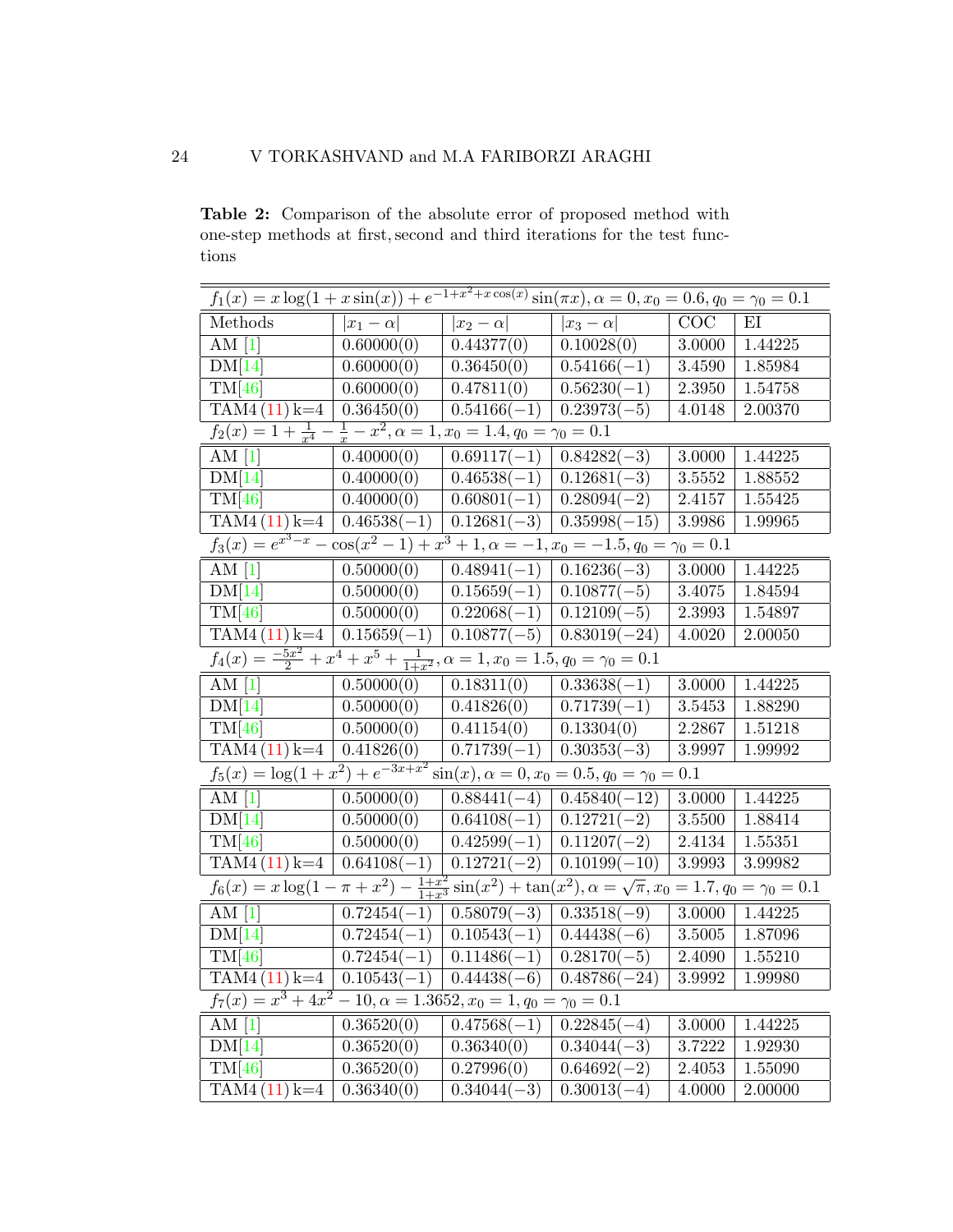Table 3: Comparison evaluation function and efficiency index of the proposed method by two-step methods with and without memory

| $f_1(x) = x \log(1 + x \sin(x)) + e^{-1 + x^2 + x \cos(x)} \sin(\pi x), \ \alpha = 0, x_0 = 0.6, q_0 = \gamma_0 = \lambda_0 = 0.1$             |                                                                                                                              |                              |                              |                  |         |  |
|------------------------------------------------------------------------------------------------------------------------------------------------|------------------------------------------------------------------------------------------------------------------------------|------------------------------|------------------------------|------------------|---------|--|
| Methods                                                                                                                                        | $ x_1-\alpha $                                                                                                               | $ x_2-\alpha $               | $\overline{ x_3-\alpha }$    | $\overline{COC}$ | ΕI      |  |
| SLTKM[39]                                                                                                                                      | 0.60000(0)                                                                                                                   | 0.22353(0)                   | $0.30292(-5)$                | 7.1871           | 1.92982 |  |
| $TAM7(23) k=3$                                                                                                                                 | $\boxed{0.60000(0)}$                                                                                                         | 0.22353(0)                   | $0.24015(-5)$                | 7.5523           | 1.96197 |  |
| $TAM8(23) k=4$                                                                                                                                 | 0.22353(0)                                                                                                                   | $0.24015(-5)$ 0.61245(-39)   |                              | 8.1640           | 2.01357 |  |
| $f_2(x) = 1 + \frac{1}{x^4} - \frac{1}{x} - x^2, \alpha = 1, x_0 = 1.4, q_0 = \gamma_0 = \lambda_0 = 0.1$                                      |                                                                                                                              |                              |                              |                  |         |  |
| SLTKM[39]                                                                                                                                      | 0.40000(0)                                                                                                                   | $\overline{0.37115(-2)}$     | $0.28982(-15)$               | 7.2315           | 1.93379 |  |
| $TAM7(23) k=3$ 0.40000(0)                                                                                                                      |                                                                                                                              | $0.37115(-2)$ $0.37500(-16)$ |                              | 7.5218           | 1.95933 |  |
| TAM8 (23) k=4   $0.37115(-2)$   $0.37500(-16)$   $0.79732(-112)$                                                                               |                                                                                                                              |                              |                              | 8.1885           | 2.01559 |  |
| $f_3(x) = e^{x^3 - x} - \cos(x^2 - 1) + x^3 + 1, \alpha = -1, x_0 = -1.5, q_0 = \gamma_0 = \lambda_0 = 0.1$                                    |                                                                                                                              |                              |                              |                  |         |  |
| $SLTKM[39] \qquad 0.50000(0)$                                                                                                                  |                                                                                                                              | $0.48587(-4)$ $0.32385(-4)$  |                              | 7.2038           | 1.93132 |  |
| $TAM7(23) k=3$ 0.50000(0)                                                                                                                      |                                                                                                                              |                              | $0.48587(-4)$ 0.67397(-26)   | 7.4964           | 1.95712 |  |
| TAM8 $(23)$ k=4 $\boxed{0.48587(-4) \left[0.67397(-26)\right] 0.54183(-180)}$                                                                  |                                                                                                                              |                              |                              | 8.2048           | 2.01692 |  |
|                                                                                                                                                | $\overline{f_4(x)} = \frac{-5x^2}{2} + x^4 + x^5 + \frac{1}{1+x^2}, \alpha = 1, x_0 = 1.5, q_0 = \gamma_0 = \lambda_0 = 0.1$ |                              |                              |                  |         |  |
| SLTKM[39]                                                                                                                                      | 0.50000(0)                                                                                                                   | 0.31600(0)                   | $0.42113(-2)$                | 7.2133           | 1.93217 |  |
| $TAM7(23) k=3$ 0.50000(0)                                                                                                                      |                                                                                                                              | 0.31600(0)                   | $\mid 0.38872(-2)\mid$       | 7.9861           | 1.99884 |  |
| $TAM8 (23) k=4$                                                                                                                                | 0.31600(0)                                                                                                                   |                              | $0.38872(-2)$ 0.22090(-16)   | 8.0000           | 2.00000 |  |
| $f_5(x) = \log(1 + x^2) + e^{-3x + x^2} \sin(x), \alpha = 0, x_0 = 0.5, q_0 = \gamma_0 = \lambda_0 = 0.1$                                      |                                                                                                                              |                              |                              |                  |         |  |
| SLTKM[39]                                                                                                                                      | 0.50000(0)                                                                                                                   | $0.22780(-1)$ $0.13805(-10)$ |                              | 7.2390           | 1.93446 |  |
| $TAM7(23) k=3$ 0.50000(0)                                                                                                                      |                                                                                                                              | $0.22780(-1)$                | $  0.91585(-11)$             | 7.4955           | 1.95704 |  |
| $TAM8(23) k=4$                                                                                                                                 | $\mid 0.22780(-1)\mid$                                                                                                       |                              | $0.91585(-11)$ 0.54892(-74)  | 8.0000           | 2.00000 |  |
| $f_6(x) = x \log(1 - \pi + x^2) - \frac{1+x^2}{1+x^3} \sin(x^2) + \tan(x^2), \alpha = \sqrt{\pi}, x_0 = 1.7, q_0 = \gamma_0 = \lambda_0 = 0.1$ |                                                                                                                              |                              |                              |                  |         |  |
| SLTKM[39]                                                                                                                                      | $\overline{0.72454(-1)}$                                                                                                     | $0.70222(-5)$                | $0.25138(-29)$               | 7.2120           | 1.93205 |  |
| $TAM7(23) k=3$                                                                                                                                 | $\boxed{0.72454(-1)}$                                                                                                        | $\overline{0.70222(-5)}$     | $0.25789(-31)$               | 7.4793           | 1.95563 |  |
| $TAM8(23) k=4$                                                                                                                                 | $0.70222(-5)$                                                                                                                |                              | $0.25789(-31)$ 0.33555(-214) | 7.9996           | 1.99997 |  |
| $f_7(x) = x^3 + 4x^2 - 10, \alpha = 1.3652, x_0 = 1, q_0 = \gamma_0 = \lambda_0 = 0.1$                                                         |                                                                                                                              |                              |                              |                  |         |  |
| SLTKM[39]                                                                                                                                      | 0.36520(0)                                                                                                                   | 0.61026(0)                   | $0.23768(-3)$                | 8.0000           | 2.00000 |  |
| $TAM7(23) k=3$                                                                                                                                 | 0.36500(0)                                                                                                                   | 0.61026(0)                   | $0.23768(-3)$                | 8.0000           | 2.00000 |  |
| $TAM8(23) k=4$                                                                                                                                 | 0.61026(0)                                                                                                                   | $0.23768(-3)$                | $0.23001(-3)$                | 8.0000           | 2.00000 |  |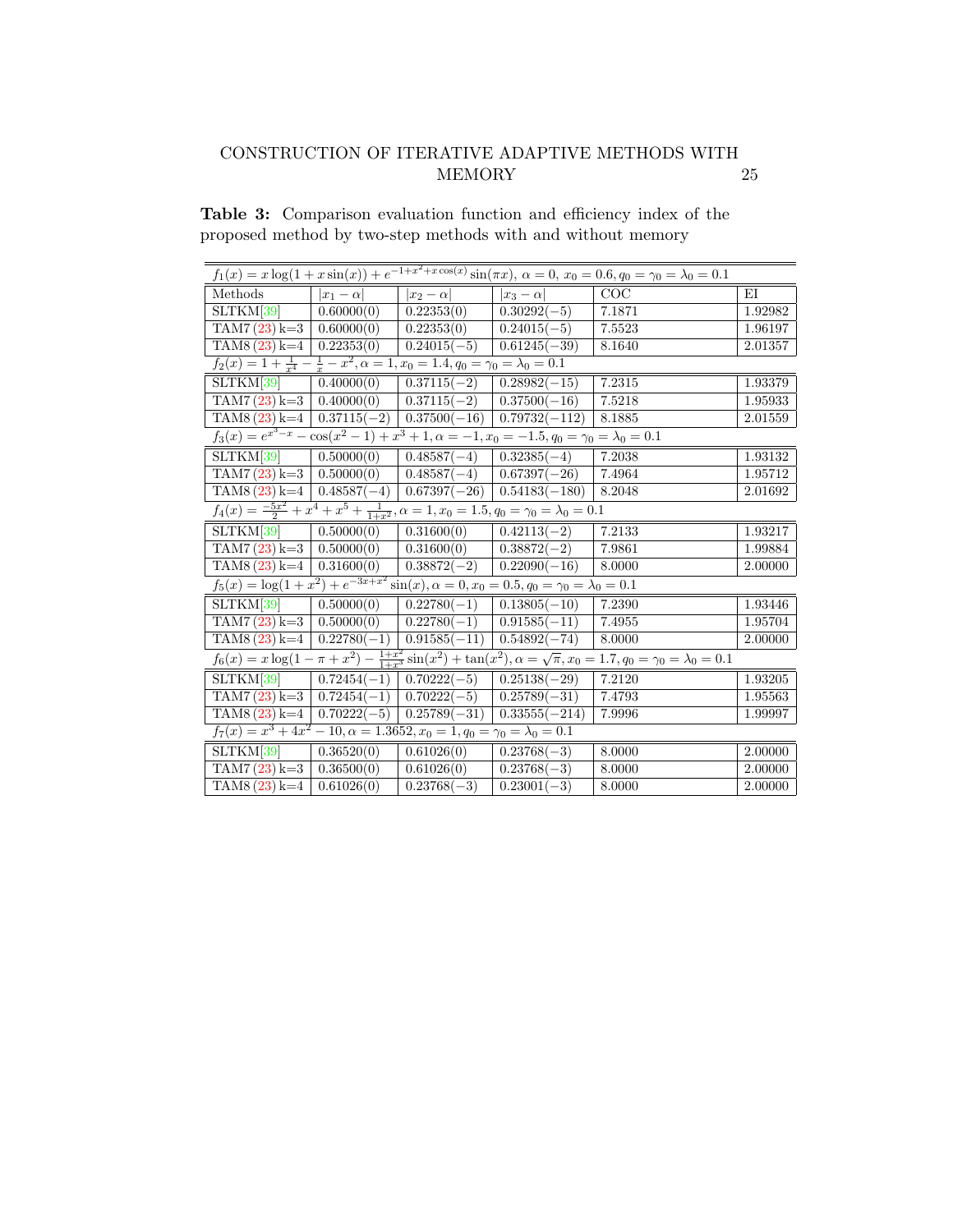Table 4: Comparison evaluation function and efficiency index of the proposed method by three- and four-step methods with and without memory

| $f_1(x) = x \log(1 + x \sin(x)) + e^{-1 + x^2 + x \cos(x)} \sin(\pi x), \ \alpha = 0, x_0 = 0.6, q_0 = \gamma_0 = \lambda_0 = \beta_0 = 0.1$             |                             |                            |                           |         |         |
|----------------------------------------------------------------------------------------------------------------------------------------------------------|-----------------------------|----------------------------|---------------------------|---------|---------|
| Methods                                                                                                                                                  | $\overline{ x_1-\alpha }$   | $\overline{ x_2-\alpha }$  | $\overline{ x_3-\alpha }$ | COC     | $E$ I   |
| $TPM[41](a = b = 0)$                                                                                                                                     | 0.60000(0)                  | $0.15946(-1)$              | $0.31506(-13)$            | 8.0000  | 1.68179 |
| LAM[27]                                                                                                                                                  | 0.60000(0)                  | $0.19386(-1)$              | $0.12850(-28)$            | 15.5240 | 1.98496 |
| <b>GKM</b> [17]                                                                                                                                          | $\overline{0.60000(0)}$     | $0.20973(-3)$              | $0.67159(-57)$            | 16.0000 | 1.74110 |
| $SSSLM$ [35]                                                                                                                                             | 0.60000(0)                  | $0.15176(-3)$              | $0.77529(-57)$            | 16.0000 | 1.74110 |
| TAM16 $(37)$ k=4                                                                                                                                         | $0.19386(-1)$               | $0.12850(-28)$             | $0.373(-464)$             | 16.0010 | 2.00003 |
| $f_2(x) = 1 + \frac{1}{x^4} - \frac{1}{x} - x^2, \alpha = 1, x_0 = 1.4, q_0 = \gamma_0 = \lambda_0 = \beta_0 = 0.1$                                      |                             |                            |                           |         |         |
| $TPM[41](a = b = 0)$                                                                                                                                     | 0.40000(0)                  | $0.20584(-3)$              | $0.94711(-27)$            | 8.0000  | 1.68179 |
| $\overline{\text{LAM}[27]}$                                                                                                                              | 0.40000(0)                  | $0.33505(-4)$              | $0.80238(-66)$            | 15.5120 | 1.98457 |
| <b>GKM</b> [17]                                                                                                                                          | 0.40000(0)                  | $0.11559(-3)$              | $0.22543(-57)$            | 16.0000 | 1.74110 |
| $SSSLM$ [35]                                                                                                                                             | 0.40000(0)                  | $0.11522(-2)$              | $0.50671(-39)$            | 16.0000 | 1.74110 |
| TAM16 $(37)$ k=4                                                                                                                                         | $0.33505(-4)$               | $0.80238(-66)$             | $0.12659(-1055)$          | 16.0000 | 2.00000 |
| $f_3(x) = e^{x^3 - x} - \cos(x^2 - 1) + x^3 + 1, \alpha = -1, x_0 = -1.5, q_0 = \gamma_0 = \lambda_0 = \beta_0 = 0.1$                                    |                             |                            |                           |         |         |
| $TPM[41](a = b = 0)$                                                                                                                                     | 0.50000(0)                  | $0.22661(-5)$              | $0.12409(-44)$            | 8.0000  | 1.68179 |
| LAM[27]                                                                                                                                                  | 0.50000(0)                  | $0.32145(-6)$              | $0.34397(-105)$           | 15.5100 | 1.98451 |
| $SSSLM$ [35]                                                                                                                                             | 0.50000(0)                  | $0.18741(-10)$             | $0.23265(-170)$           | 16.0000 | 1.74110 |
| <b>GKM</b> [17]                                                                                                                                          | 0.50000(0)                  | $\sqrt{0.71640(-9)}$       | $0.10752(-146)$           | 16.0000 | 1.74110 |
| TAM16 $(37)$ k=4                                                                                                                                         | $\overline{0.32145(-6)}$    | $\overline{0.34397(-105)}$ | $0.70235(-1693)$          | 16.0000 | 2.00000 |
| $f_4(x) = \frac{-5x^2}{2} + x^4 + x^5 + \frac{1}{1+x^2}$ , $\alpha = 1, x_0 = 1.5, q_0 = \gamma_0 = \lambda_0 = \beta_0 = 0.1$                           |                             |                            |                           |         |         |
| $TPM[41](a = b = 0)$                                                                                                                                     | 0.50000(0)                  | $0.52236(-1)$              | $0.29347(-5)$             | 8.0000  | 1.68179 |
| LAM[27]                                                                                                                                                  | 0.50000(0)                  | $0.73848(-1)$              | $0.60939(-12)$            | 15.6030 | 1.98748 |
| <b>GKM</b> [17]                                                                                                                                          | 0.50000(0)                  | $0.10118(-1)$              | $0.29389(-19)$            | 16.0000 | 1.74110 |
| $SSSLM$ [35]                                                                                                                                             | 0.50000(0)                  | $0.25125(-1)$              | $0.16956(-15)$            | 16.0000 | 1.74110 |
| TAM16 $(37)$ k=4                                                                                                                                         | $0.73848(-1)$               | $0.60939(-12)$             | $0.10730(-188)$           | 16.0000 | 2.00000 |
| $f_5(x) = \log(1 + x^2) + e^{-3x + x^2} \sin(x), \alpha = 0, x_0 = 0.5, q_0 = \gamma_0 = \lambda_0 = \beta_0 = 0.1$                                      |                             |                            |                           |         |         |
| $TPM[41](a = b = 0)$                                                                                                                                     | 0.50000(0)                  | $0.54581(-2)$              | $0.75773(-15)$            | 8.0000  | 1.68179 |
| LAM[27]                                                                                                                                                  | 0.50000(0)                  | $0.55075(-3)$              | $0.30763(-48)$            | 15.5080 | 1.98444 |
| $\overline{\text{GKM}[\![17]\!]}$                                                                                                                        | 0.50000(0)                  | $0.46311(-6)$              | $0.28713(-94)$            | 16.0000 | 1.74110 |
| $SSSLM$ [35]                                                                                                                                             | $\overline{0.50000}(0)$     | $0.55428(-3)$              | $0.10344(-42)$            | 16.0000 | 1.74110 |
| TAM16 $(37)$ k=4                                                                                                                                         | $0.55075(-3)$               | $0.30763(-48)$             | $\boxed{0.11682(-771)}$   | 16.0000 | 2.00000 |
| $f_6(x) = x \log(1 - \pi + x^2) - \frac{1+x^2}{1+x^3} \sin(x^2) + \tan(x^2), \alpha = \sqrt{\pi}, x_0 = 1.7, q_0 = \gamma_0 = \lambda_0 = \beta_0 = 0.1$ |                             |                            |                           |         |         |
| Methods                                                                                                                                                  | $\overline{ x_1} - \alpha $ | $ x_2-\alpha $             | $ x_3-\alpha $            | COC     | $E$ I   |
| $TPM[41](a = b = 0)$                                                                                                                                     | $0.72454(-1)$               | $0.21456(-8)$              | $0.94711(-69)$            | 8.0000  | 1.68179 |
| GKM [17]                                                                                                                                                 | $0.72454(-1)$               | $0.43034(-19)$             | $0.25205(-310)$           | 16.0000 | 1.74110 |
| LAM[27]                                                                                                                                                  | $0.72454(-1)$               | $0.27167(-6)$              | $0.15849(-97)$            | 15.5120 | 1.98457 |
| $SSSLM$ [35]                                                                                                                                             | $0.72454(-1)$               | $0.11233(-14)$             | $0.10052(-237)$           | 16.0000 | 1.74110 |
| TAM16 $(37)$ k=4                                                                                                                                         | $0.27167(-6)$               | $0.15849(-97)$             | $0.19365(-1557)$          | 16.0000 | 2.00000 |
| $f_7(x) = x^3 + 4x^2 - 10, \alpha = 1.3652, x_0 = 1, q_0 = \gamma_0 = \lambda_0 = \beta_0 = 0.1$                                                         |                             |                            |                           |         |         |
| $TPM[41](a = b = 0)$                                                                                                                                     | 0.36520(0)                  | $0.69070(-3)$              | $0.30013(-4)$             | 8.0000  | 1.68179 |
| LAM[27]                                                                                                                                                  | 0.36520(0)                  | $0.75262(-3)$              | $0.30013(-4)$             | 16.0000 | 2.00000 |
| $\overline{\text{GKM}}$ [17]                                                                                                                             | $\overline{0.36520(0)}$     | $0.84783(-3)$              | $0.30013(-4)$             | 16.0013 | 1.74392 |
| $SSSLM$ [35]                                                                                                                                             | 0.36520(0)                  | $0.19417(-1)$              | $0.30013(-4)$             | 16.0000 | 1.74110 |
| TAM16 $(37)$ k=4                                                                                                                                         | $\overline{0.95262(-3)}$    | $0.23001(-3)$              | $0.23001(-3)$             | 16.0000 | 2.00000 |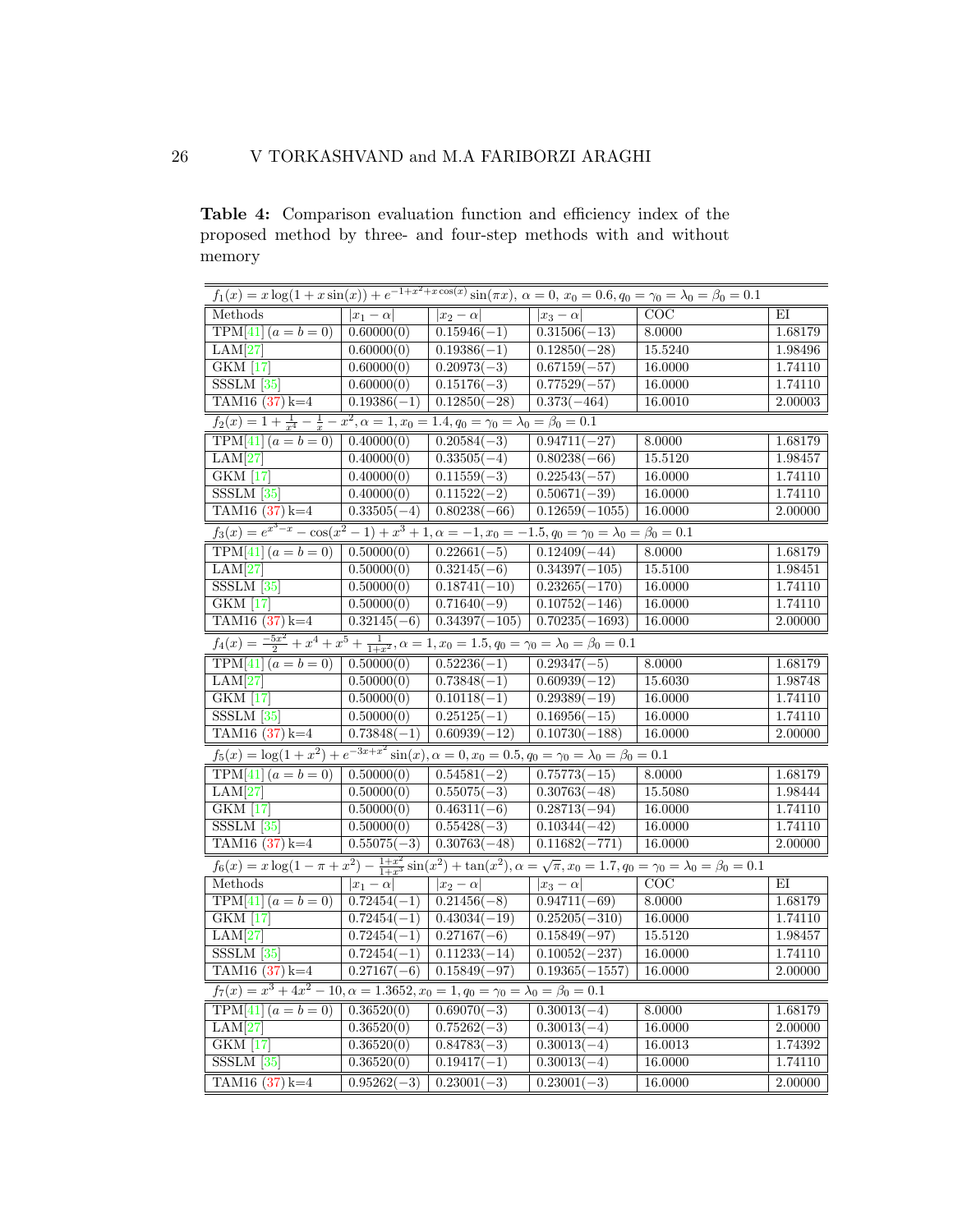## References

- <span id="page-26-0"></span>[1] S. Abbasbandy, Modified homotopy perturbation method for nonlinear equations and comparison with Adomian decomposition method, Applied Mathematics and Computation, 172 (2006), 431- 438.
- <span id="page-26-1"></span>[2] I.K. Argyros, A.A. Magrenan, On the convergence of an optimal fourth-order family of methods and its dynamics, Applied Mathematics and Computation, 252 (2015), 336-346.
- <span id="page-26-2"></span>[3] J. Biazar, B. Ghanbari, A new third-order family of nonlinear solvers for multiple roots, Computers and Mathematics with Applications, 59 (2010), 3315-3319.
- <span id="page-26-3"></span>[4] R. Behl, A. Cordero, S.S. Motsa, J.R. Torregrosa, Stable high-order iterative mehods for solving nonlinear models, Applied Mathematics and Computation, 303 (2017), 70-88.
- <span id="page-26-4"></span>[5] W. Bi, H. Ren, Q. Wu, Three-step iterative methods with eighthorder convergence for solving nonlinear equations, Journal of Computational and Applied Mathematics, 225 (2009), 105-112.
- <span id="page-26-5"></span>[6] C. Chun, Construction of Newton-like iteration methods for solving nonlinear equations, Numerische Mathematik, 104 (2006), 297-315.
- <span id="page-26-6"></span>[7] C. Chun, B. Neta, An analysis of a new family of eighth-order optimal methods, Applied Mathematics and Computation, 245 (2014), 86-107.
- <span id="page-26-7"></span>[8] A. Cordero, J.L. Hueso, E. Martinez, J.R. Torregrosa, A family of derivative-free methods with high order of convergence and its application to nonsmooth equations, Abstract and Applied Analysis , 2012 (2012), 1-15.
- <span id="page-26-8"></span>[9] A. Cordero, J.L. Hueso, E. Martinez, J.R. Torregrosa, Generating optimal derivative free iterative methods for nonlinear equations by using polynomial interpolation, Mathematical and Computer Modelling, 57 (2013), 1950-1956.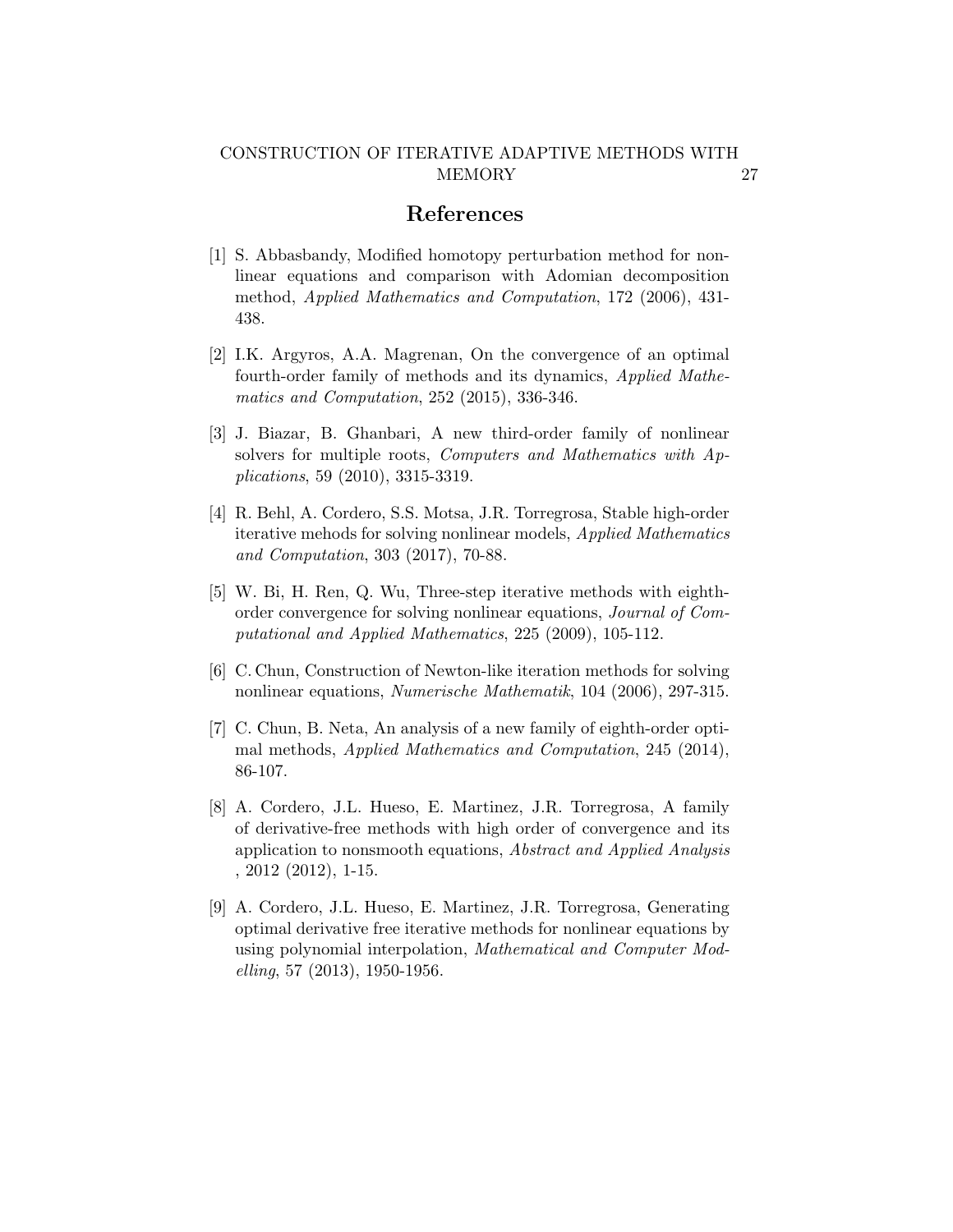- <span id="page-27-4"></span>[10] A. Cordero, T. Lotfi, A. Khoshandi, J.R. Torregrosa, An efficient Steffensen-like iterative method with memry, Bulletin mathématique de la Société des Sciences Mathématiques de Roumanie, 58 (106) (1) (2015), 49-58.
- <span id="page-27-0"></span>[11] A. Cordero, T. Lotfi, K. Mahdiani, J.R. Torregrosa, Two optimal general classes of iterative methods with eighth-order, Acta Applicandae Mathematicae, 134 (1) (2014), 61-74.
- <span id="page-27-5"></span>[12] A. Cordero, T. Lotfi, J.R. Torregrosa, P. Assari, K. Mahdiani, Some new bi-accelarator two-point methods for solving nonlinear equations, Computational and Applied Mathematics, 35 (2016), 251-267.
- <span id="page-27-1"></span>[13] A. Cordero, F. Soleymani, J.R. Torregrosa, S. Shateyi, Basins of attraction for various Steffensen-type methods, Journal of Applied Mathematics, 2014 (2014), 1-17.
- <span id="page-27-6"></span>[14] J. Dzunic, On efficient two-parameter methods for solving nonlinear equations, Numerical Algorithms, 63 (2013), 549-569.
- <span id="page-27-7"></span>[15] J. Dzunic, M.S. Petkovic, A cubicaly convergent Steffensen-like method for solving nonlinear equations, Applied Mathematics Letters, 25 (2012), 1881-1886.
- <span id="page-27-8"></span>[16] T. Eftekhari, An efficient class of multipoint root-solvers with and without memory for nonlinear equations, Acta Mathematica Vietnamica, 41 (2) (2016), 299-311.
- <span id="page-27-2"></span>[17] Y. H. Geum, Y. I. Kim, A biparametric family optimally convergent sixteenth-order multipoint methods with their fourth-step weighting function as a sum of a rational and a generic two-variable function, Journal of Computational and Applied Mathematics, 235 (2011), 3178-3188.
- <span id="page-27-9"></span>[18] L.O. Jay, A note on Q-order of convergence, BIT Numerical Mathematics, 41 (2) (2001), 422-429.
- <span id="page-27-3"></span>[19] B. Kalantari, On the Order of Convergence of a Determinantal Family of Root-Finding Methods, BIT Numerical Mathematics, 39(1) (1999), 96-109.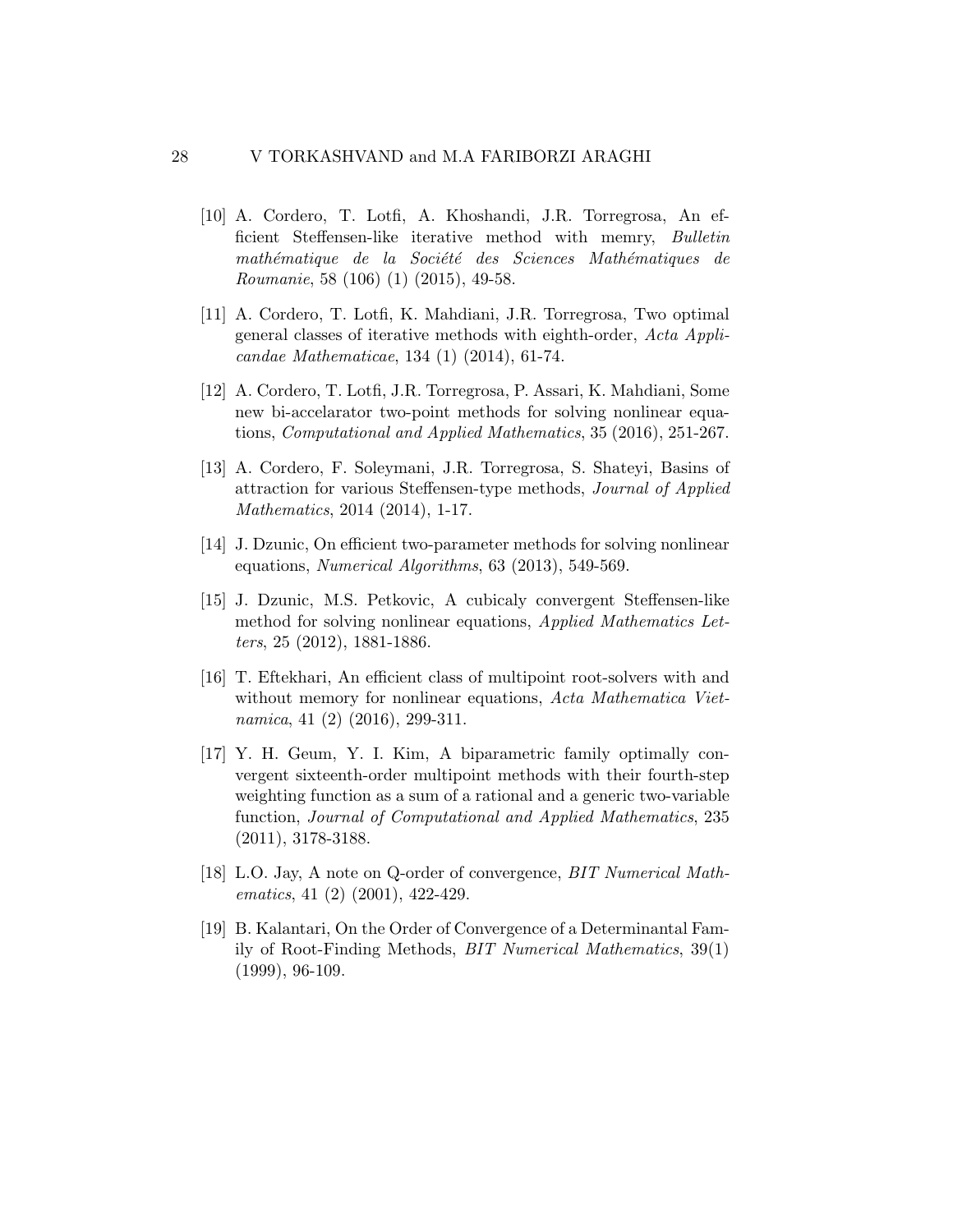- <span id="page-28-2"></span>[20] R. F. King, A family of fourth order methods for nonlinear equations, SIAM Journal on Numerical Analysis, 10 (5) (1973), 876-879.
- <span id="page-28-3"></span>[21] R. F. King, A fifth-order family of modified Newton methods, BIT Numerical Mathematics, 11 (4) (1971), 409-412.
- <span id="page-28-4"></span>[22] J. Kou, Y. Li, A variant of super-Halley method with accelerated fourth-order convergence, Applied Mathematics and Computation, 186 (2007), 535-539.
- <span id="page-28-1"></span>[23] H.T. Kung, J.F. Traub, Optimal order of one-point and multipoint iteration, J. Assoc. Comput. Mach, 21 (4) (1974), 643-651.
- <span id="page-28-6"></span>[24] M.J. Lalehchini, T. Lotfi, K. Mahdiani, On Developing an Adaptive Free-Derivative Kung and Traub's Method with Memory, Journal of Mathematical Extension, 14 (3) (2020), 221-241.
- <span id="page-28-7"></span>[25] T. Lotfi, K. Mahdiani, P. Bakhtiarib, F. Soleymani, Constructing two-step iterative methods with and without memory, Computational Mathematics and Mathematical Physics, 55 (2) (2015), 183- 193.
- <span id="page-28-8"></span>[26] T. Lotfi, P. Assari, A new two-step class of methods with memory for solving nonlinear equations with high efficiency index, International Journal of Mathematical Modelling and Computations, 4 (3) (2014), 277-288.
- <span id="page-28-9"></span>[27] T. Lotfi, P. Assari, New three-and four-parametric iterative with memory methods with efficiency index near 2, Applied Mathematics and Computation, 270 (2015), 1004-1010.
- <span id="page-28-10"></span>[28] T. Lotfi, F. Soleymani, M. Ghorbanzadeh, P. Assari, On the cunstruction of some tri-parametric iterative methods with memory, Numerical Algorithms, 70 (4) (2015), 835-845.
- <span id="page-28-5"></span>[29] A.K. Maheshwari, A fourth order iterative method for solving nonlinear equations, Applied Mathematics and Computation, 211 (2009), 383-391.
- <span id="page-28-0"></span>[30] J.M. Ortega, W.G. Rheinboldt, Iterative Solutions Of Nonlinear Equations In Several Variables, Academic Press, New York, (1970).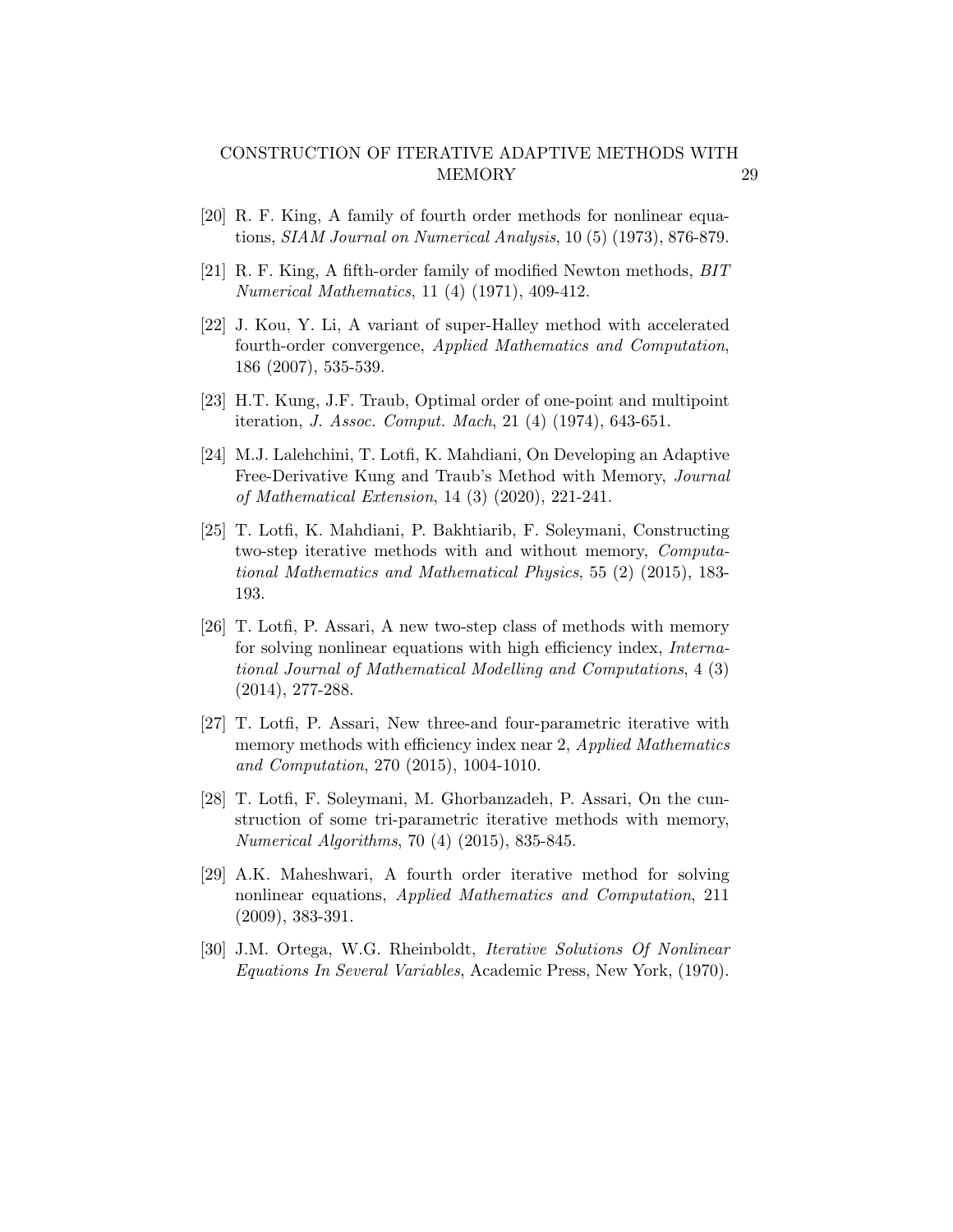- <span id="page-29-0"></span>[31] A.M. Ostrowski, Solution Of Equations And Systems Of Equations, Academic press, New York, (1960).
- <span id="page-29-8"></span>[32] M.S. Petkovic, B. Neta, L.D. Petkovic, J. Dzunic, Multipoint Methods For Solving Nonlinear Equations, Elsevier, Amsterdam, (2013).
- <span id="page-29-1"></span>[33] D. B. Popovski, A note on King's fifth-order family of methods for solving equations, BIT Numerical Mathematics, 21 (1) (1981), 129- 130.
- <span id="page-29-2"></span>[34] J.Raj. Sharma, H. Arora, An efficient family of weighted-Newton methods with optimal eighth order convergence, Applied Mathematics Letters, 29 (2014), 1-6.
- <span id="page-29-10"></span>[35] S. Sharifi, M. Salimi, S. Siegmund, T. Lotfi, A new class of optimal four-point methods with convergence order 16 for solving nonlinear equations, Mathematics and Computers in Simulation, 119 (c) (2016), 69-90.
- <span id="page-29-3"></span>[36] F. Soleymani, Concerning some sixth-order iterative methods for finding the simple roots of nonlinear equations, Bulletin of Mathematical Analysis and Applications, 2 (4) (2010), 146-151.
- <span id="page-29-4"></span>[37] F. Soleymani, On a bi-parametric classes of optimal eight-order derivative-free methods, International Journal of Pure and Applied Mathematics, 72 (1) (2011), 27-37.
- <span id="page-29-5"></span>[38] F. Soleymani, V. Hossienabadi, New third-and sixth-order derivative-free techniques for nonlinear equations, *Journal of Math*ematics Research, 3 (2) (2011), 107-112.
- <span id="page-29-9"></span>[39] F. Soleymani, T. Lotfi, E. Tavakoli, F. Khaksar Haghani, Several iterative methods with memory using self-accelerators, Applied Mathematics and Computation, 254 (2015), 452-458.
- <span id="page-29-6"></span>[40] J.F. Steffensen, Remarks on iteration, Scandinavian Aktuarietidskr, 16 (1933), 64-72.
- <span id="page-29-7"></span>[41] R. Thukral, M.S. Petkovic, A family of three-point methods of optimal order for solving nonlinear equations, Journal of Computational and Applied Mathematics, 233 (2010), 2278-2284.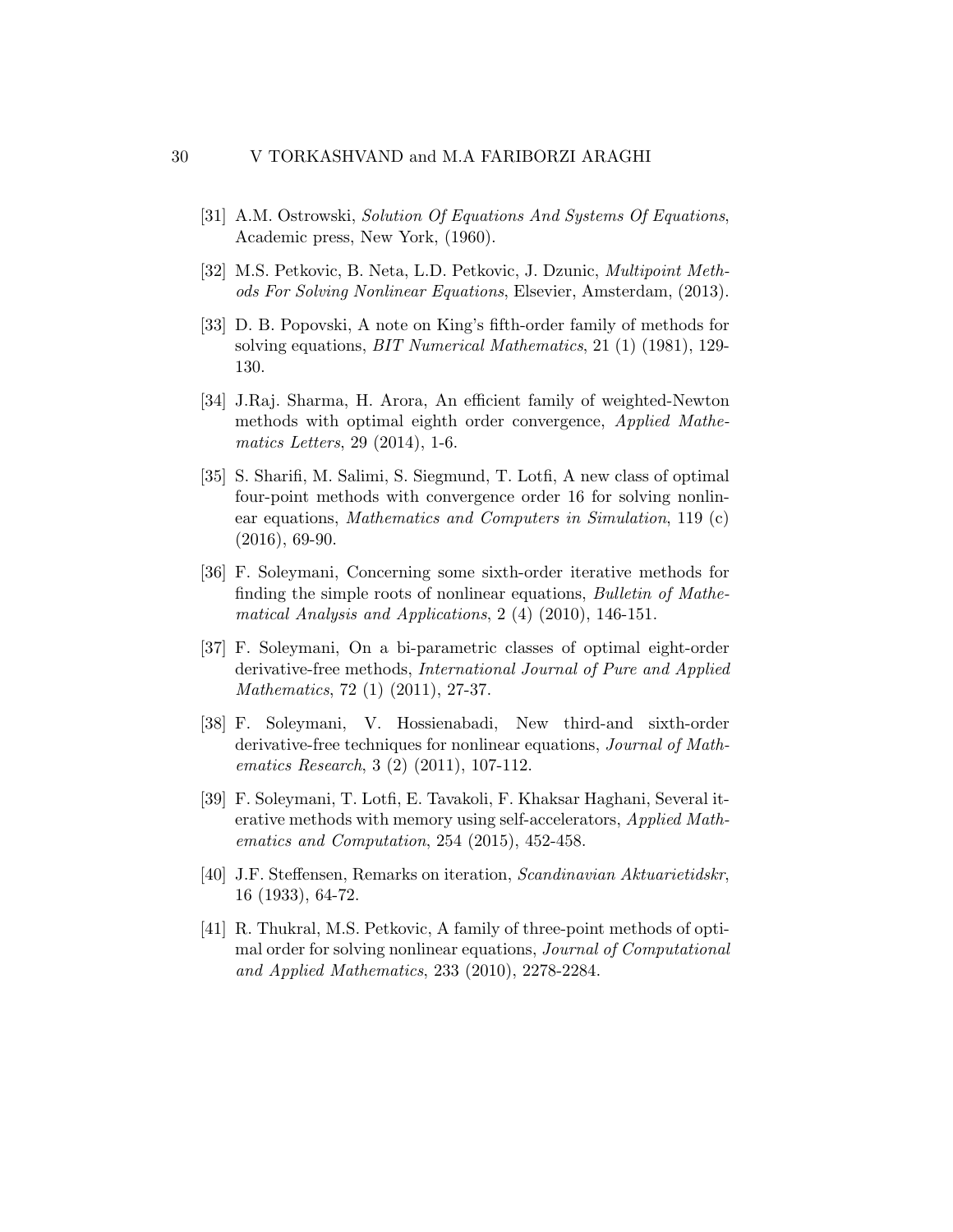- <span id="page-30-8"></span>[42] V. Torkashvand, T. Lotfi, M.A. Fariborzi Araghi, A New Family of Adaptive Methods with Memory for Solving Nonlinear Equations, Mathematical Sciences, 13 (2019), 1-20.
- <span id="page-30-3"></span>[43] V. Torkashvand, M. Momenzadeh, T. Lotfi, Creating a new twostep recursive memory method with eight-order based on Kung and Traub's method, Proyecciones Journal of Mathematics, 39 (5) (2020), 1167-1190.
- <span id="page-30-4"></span>[44] V. Torkashvand, M. Kazemi, On an Efficient Family with Memory with High Order of Convergence for Solving Nonlinear Equations, International Journal of Mathematical Modelling and Computations, 12(2) (2020), 209-224.
- <span id="page-30-5"></span>[45] V. Torkashvand, Structure of an Adaptive with Memory Method with Efficiency Index 2, International Journal of Mathematical Modelling Computations, 9 (4) (2019), 239-252.
- <span id="page-30-0"></span>[46] J.F. Traub, Iterative Methods for the Solution of Equations, Prentice Hall, New York, USA, 1964.
- <span id="page-30-1"></span>[47] H. Veiseh, T. Lotfi, T. Allahviranloo, A study on the local convergence and dynamics of the two-step and derivative-free Kung-Traub's method, Computational and Applied Mathematics, 37 (3) (2018), 2428-2444.
- <span id="page-30-6"></span>[48] X. Wang, An Ostrowski-type method with memory using a novel self-accelerating parameter, Journal of Computational and Applied Mathematics, 330 (2017), 1-18.
- <span id="page-30-7"></span>[49] X. Wang, T. Zhang, High-order Newton-type iterative methods with memory for solving nonlinear equations, *Mathematical Com*munications, 19 (2014), 91-109.
- <span id="page-30-2"></span>[50] Q. Zheng, J. Li, F. Huang, An optimal Steffensen-type family for solving nonlinear equations, Applied Mathematics and Computation, 217 (2011), 9592-9597.

Vali Torkashvand

Lecturer of Mathematics